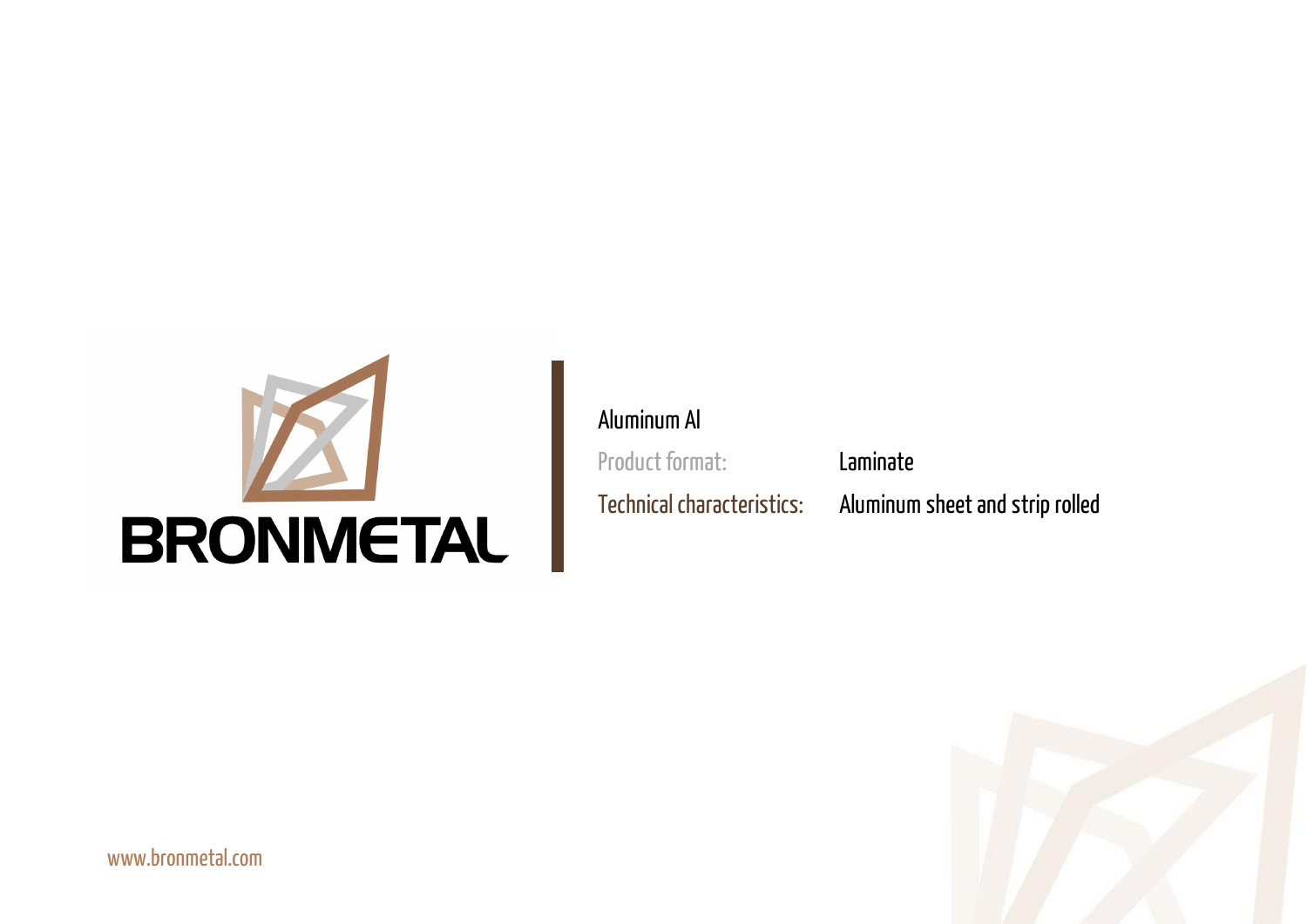

Product format: Laminate Technical characteristics : Aluminum sheet and strip rolled

#### ALUMINIUM ALLOYS SERIES 1000

|                    | <b>Designation of the alloy</b> | Si    | Fe             | Cu          | <b>Mn</b> | <b>Mg</b>                | Cr                       | Ni                       | Zn    | Ti                       | Ga     |                          | <b>Notes</b>             |       | Others <sup>A</sup> | <b>Aluminium</b>   |
|--------------------|---------------------------------|-------|----------------|-------------|-----------|--------------------------|--------------------------|--------------------------|-------|--------------------------|--------|--------------------------|--------------------------|-------|---------------------|--------------------|
| <b>Numerical</b>   | <b>Symbolic</b>                 |       |                |             |           |                          |                          |                          |       |                          |        |                          |                          | Each  | Total <sup>B</sup>  | mín.               |
| <b>EN AW-1050A</b> | <b>EN AW-AI 99,5</b>            | 0,25  | 0,40           | 0,05        | 0,05      | 0,05                     | $\sim$                   | $\sim$                   | 0,07  | 0,05                     | $\sim$ |                          | $\blacksquare$           | 0,03  | $\sim$              | $99.50^{\circ}$    |
| <b>EN AW-1060</b>  | EN AW-AI 99,6                   | 0,25  | 0,35           | 0,05        | 0,03      | 0,03                     | $\sim$                   | $\sim$                   | 0,05  | 0,03                     | $\sim$ | 0,05                     | $\overline{\phantom{a}}$ | 0,03  | $\blacksquare$      | $99.60^{\circ}$    |
| <b>EN AW-1070A</b> | EN AW-AI 99,7                   | 0,20  | 0,25           | 0,03        | 0,03      | 0,03                     | $\overline{\phantom{a}}$ | $\overline{\phantom{a}}$ | 0.07  | 0,03                     | $\sim$ | $\blacksquare$           | $\overline{\phantom{a}}$ | 0,03  | $\blacksquare$      | 99.70 <sup>C</sup> |
| <b>EN AW-1080A</b> | EN AW-AI 99,8(A)                | 0,15  | 0,15           | 0,03        | 0,02      | 0,02                     | $\overline{\phantom{a}}$ | $\sim$                   | 0,06  | 0,02                     | 0,03   |                          | E                        | 0,02  | $\blacksquare$      | $99.80^{\circ}$    |
| <b>EN AW-1085</b>  | EN AW-AI 99,85                  | 0,10  | 0,12           | 0.03        | 0,02      | 0,02                     | $\overline{\phantom{0}}$ | $\sim$                   | 0.03  | 0,02                     | 0,03   | 0,05                     | $\overline{\phantom{a}}$ | 0,01  | $\blacksquare$      | $99.85^{\circ}$    |
| <b>EN AW-1090</b>  | EN AW-AI 99,90                  | 0,07  | 0,07           | 0,02        | 0,01      | 0,01                     |                          | $\sim$                   | 0,03  | 0,01                     | 0,03   | 0,05                     | $\overline{\phantom{a}}$ | 0,01  | $\blacksquare$      | 99.90 <sup>C</sup> |
| <b>EN AW-1098</b>  | EN AW-AI 99,98                  | 0,01  | 0,006          | 0,003       | ۰         | $\overline{\phantom{0}}$ |                          | $\sim$                   | 0,015 | 0,003                    | $\sim$ |                          |                          | 0,003 | $\blacksquare$      | $99.98^{D}$        |
| <b>EN AW-1100</b>  | EN AW-AI 99,0Cu                 |       | $0,95 Si + Fe$ | $0,05-0,20$ | 0,05      | $\overline{a}$           |                          | $\blacksquare$           | 0,10  | $\overline{\phantom{a}}$ | $\sim$ |                          | E                        | 0,05  | 0,15                | 99.00 <sup>C</sup> |
| <b>EN AW-1110</b>  | EN AW-AI 99,1                   | 0,30  | 0,80           | 0,04        | 0,01      | 0,25                     | 0,01                     | $\blacksquare$           |       | $\blacksquare$           |        |                          | 0,02B;0,03V+Ti           | 0.03  | 0,15                | $99.10^{\circ}$    |
| <b>EN AW-1198</b>  | EN AW-AI 99,98(A)               | 0,01  | 0,006          | 0,006       | 0,006     | $\sim$                   | $\overline{\phantom{0}}$ | $\sim$                   | 0,01  | 0,006                    | 0,006  | $\overline{\phantom{a}}$ | $\blacksquare$           | 0,003 | $\sim$              | $99.98^{D}$        |
| <b>EN AW-1199</b>  | EN AW-AI 99,99                  | 0,006 | 0,006          | 0,006       | 0,002     | 0,006                    | $\sim$                   | $\sim$                   | 0,006 | 0,002                    | 0,005  | 0,005                    | $\overline{\phantom{a}}$ | 0,002 | $\sim$              | $99.99^{D}$        |
| <b>EN AW-1200</b>  | EN AW-AI 99,0                   |       | $1,00$ Si + Fe | 0.05        | 0,05      | $\sim$                   |                          | $\blacksquare$           | 0,10  | 0,05                     | $\sim$ | $\blacksquare$           | Е                        | 0.05  | 0,15                | 99.00 <sup>C</sup> |
| <b>EN AW-1200A</b> | EN AW-AI 99,0(A)                |       | $1,00$ Si + Fe | 0,10        | 0,30      | 0,30                     | 0,10                     | $\sim$                   | 0,10  | $\sim$                   | $\sim$ |                          | $\blacksquare$           | 0,05  | 0,15                | $99.00^{\circ}$    |
| <b>EN AW-1235</b>  | EN AW-AI 99,35                  |       | $0,65$ Si + Fe | 0.05        | 0.05      | 0,05                     |                          | $\sim$                   | 0,10  | 0.06                     | $\sim$ | 0,05                     |                          | 0,03  | $\sim$              | $99.35^{\circ}$    |
| <b>EN AW-1350</b>  | <b>EN AW-AI 99,5</b>            | 0,10  | 0,40           | 0,05        | 0,01      | $\sim$                   | 0,01                     | $\blacksquare$           | 0,05  | $\overline{\phantom{a}}$ | 0,03   | $\overline{\phantom{a}}$ | 0,05B;0,02V+Ti           | 0,03  | 0,10                | $99.50^{\circ}$    |
| <b>EN AW-1350A</b> | EN AW-AI 99,5(A)                | 0,25  | 0,40           | 0,02        | $\sim$    | 0,05                     |                          | $\blacksquare$           | 0,05  | $\overline{\phantom{a}}$ | $\sim$ |                          | 0,03Cr+Mn+Ti+V           | 0,03  | $\blacksquare$      | $99.50^{\circ}$    |
| <b>EN AW-1370</b>  | EN AW-AI 99,7                   | 0,10  | 0,25           | 0,02        | 0.01      | 0,02                     | 0,01                     | $\blacksquare$           | 0,04  | $\overline{\phantom{a}}$ | 0,03   | $\sim$                   | 0,02B;0,02V+Ti           | 0,02  | 0,10                | $99.70^{\circ}$    |
| <b>EN AW-1450</b>  | <b>EN AW-AI 99,5Ti</b>          | 0,25  | 0,40           | 0,05        | 0,05      | 0.05                     |                          |                          | 0,07  | $0,10-0,20$              | $\sim$ |                          |                          | 0.03  |                     | $99.50^{\circ}$    |

<sup>A</sup> Others" includes cited elements which have not had a specific limit indicated, as well as non-cited metallic elements. The manufacturer may analyse samples in search of traces of non-specified elements in the records or specifications. However, such analysis is unnecessary and may not cover all elements present in "Others".If analysis by the manufacturer or purchaser establishes that an element of "Others" surpasses the limit of "Each" or that the sum of varios elements from "Others" surpasses the limit of "Total", the material must be considered as non-conforming.

B The sum of "Others" metallic elements whose contents are, in turn, greater or equal to 0.010% expressed to two decimal figures before carrying out the sum.

 $\rm{^{c}}$  The content of aluminium for the non-alloy which is not obtained from a refining process is equal in the difference between 100.00% and the sum of all the other metallic elements present in similar or greater quantities to 0,0010% each, expressing each adding to two decimal places before the sum.

<sup>D</sup> The content of aluminium for the non-alloy which is obtained from a refining process is equal in the difference between 100.00% and the sum of all the other metallic elements present in similar or greater quantities to 0,0010% each, expressing each adding to three decimal places, rounding up the result of the sum to two decimal places before proceeding to the subtraction.

E 0.0003 max. Be rod electrode and filler wire welding only.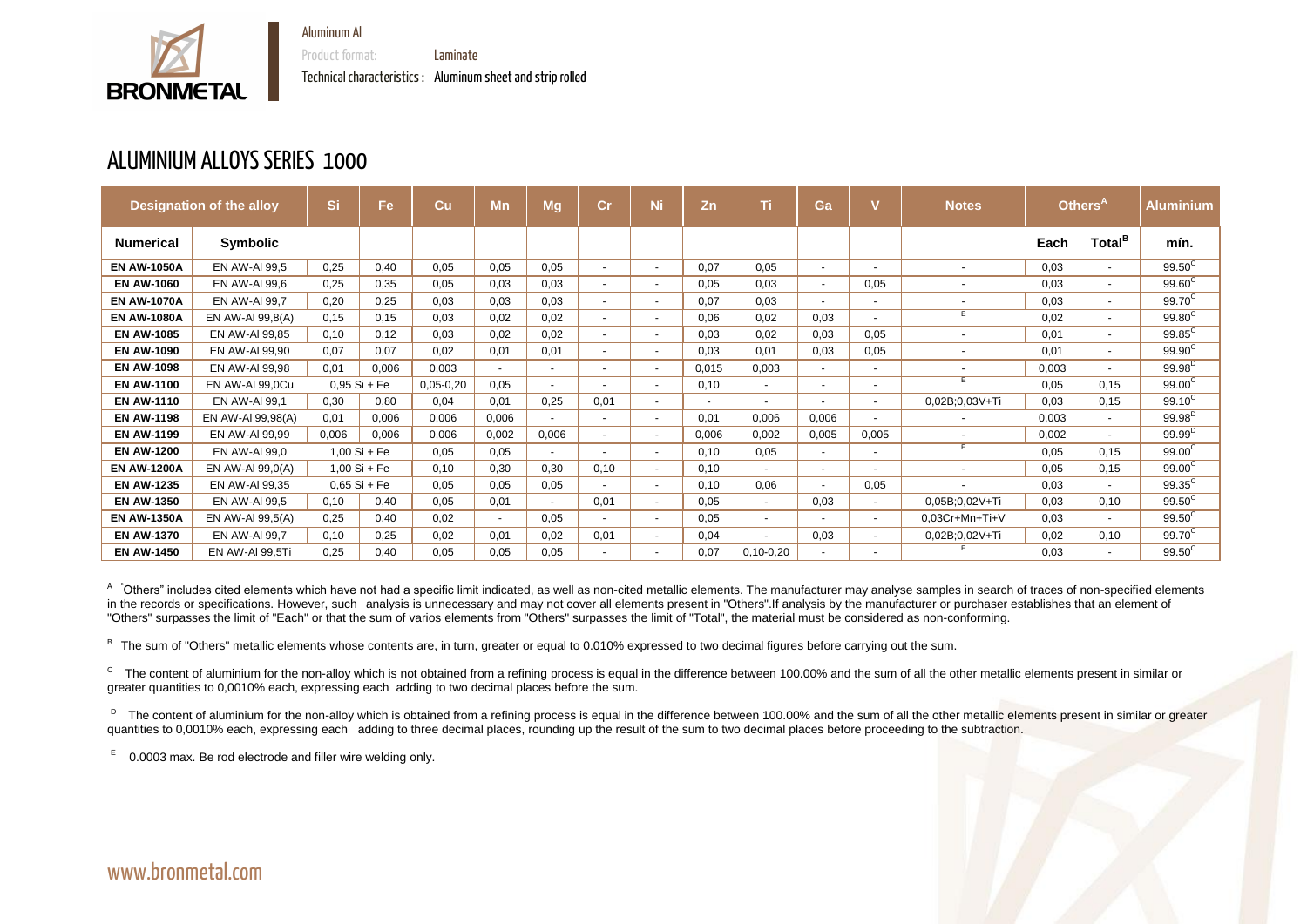

Product format: Laminate

Technical characteristics : Aluminum sheet and strip rolled

# ALEACIONES DE ALUMINIUM SERIE 2000 – AL CU

|                    | <b>Designation of the alloy</b> | <b>Si</b>       | Fe            | Cu        | Mn          | <b>Mg</b>     | $\mathbf{Cr}$ | Ni                       | <b>Zn</b> | Τi          | Ga     |                          | <b>Notes</b>                  |      | Others <sup>A</sup> | <b>Aluminium</b> |
|--------------------|---------------------------------|-----------------|---------------|-----------|-------------|---------------|---------------|--------------------------|-----------|-------------|--------|--------------------------|-------------------------------|------|---------------------|------------------|
| <b>Numerical</b>   | <b>Symbolic</b>                 |                 |               |           |             |               |               |                          |           |             |        |                          |                               | Each | Total <sup>B</sup>  | mín.             |
| <b>EN AW-2001</b>  | EN AW-AI Cu5,5MgMn              | 0,20            | 0,20          | $5,2-6,0$ | $0,15-0,50$ | $0,20-0,45$   | 0,10          | 0,05                     | 0,10      | 0,20        |        | $\sim$                   | $0.05 Zr^C$                   | 0,05 | 0,15                | Rest             |
| <b>EN AW-2007</b>  | EN AW-AI Cu4PbMgMn              | 0,80            | 0,80          | $3,3-4,6$ | $0,50-1,0$  | $0,40-1,8$    | 0,10          | 0,2                      | 0,80      | 0,20        | $\sim$ | $\sim$                   | D                             | 0,10 | 0,30                | Rest             |
| <b>EN AW-2011</b>  | EN AW-AI Cu6BiPb                | 0,40            | 0,70          | $5,0-6,0$ | $\sim$      | $\sim$        |               | $\overline{\phantom{a}}$ | 0,30      | $\sim$      |        | $\sim$                   | E                             | 0,05 | 0,15                | Rest             |
| <b>EN AW-2011A</b> | EN AW-AI Cu6BiPb(A)             | 0,40            | 0.50          | $4,5-6,0$ | $\sim$      | $\sim$        |               | $\blacksquare$           | 0,30      | $\sim$      | $\sim$ | $\sim$                   | E                             | 0,05 | 0,15                | Rest             |
| <b>EN AW-2014</b>  | EN AW-AI Cu4SiMg                | $0, 5 - 1, 2$   | 0,70          | $3,9-5,0$ | $0,40-1,2$  | $0,20-0,8$    | 0,10          | $\blacksquare$           | 0,25      | 0,15        | $\sim$ | $\sim$                   | F                             | 0,05 | 0,15                | Rest             |
| <b>EN AW-2014A</b> | EN AW-AI Cu4SiMg(A)             | $0, 5 - 0, 9$   | 0,50          | $3,9-5,0$ | $0,40-1,2$  | $0,20-0,8$    | 0,10          | 0,1                      | 0,25      | 0,15        |        | $\blacksquare$           | $0,20 Zr + Ti$                | 0,05 | 0,15                | Rest             |
| <b>EN AW-2017A</b> | EN AW-AI Cu4MgSi(A)             | $0, 2 - 0, 8$   | 0,70          | $3,5-4,5$ | $0,40-1,0$  | $0,40-1,0$    | 0,10          |                          | 0,25      | $\sim$      |        | $\blacksquare$           | $0,25 Zr + Ti$                | 0,05 | 0,15                | Rest             |
| <b>EN AW-2024</b>  | EN AW-AI Cu4Mg1                 | 0,50            | 0,50          | $3,8-4,9$ | $0,30-0,9$  | $1, 2 - 1, 8$ | 0,10          |                          | 0,25      | 0,15        |        | $\sim$                   |                               | 0,05 | 0,15                | Rest             |
| <b>EN AW-2030</b>  | EN AW-AI Cu4PbMg                | 0,80            | 0,70          | $3,3-4,5$ | $0,20-1,0$  | $0,50-1,3$    | 0,10          |                          | 0,50      | 0,20        |        | $\sim$                   | 0,20 Bi; 0,8-1,5 Pb           | 0,10 | 0,30                | Rest             |
| <b>EN AW-2031</b>  | EN AW-AI Cu2,5NiMg              | $0, 5 - 1, 3$   | $0,6-1,2$     | $1,8-2,8$ | 0,50        | $0,6-1,2$     |               | $0,6-1,4$                | 0,20      | 0,20        | $\sim$ | $\sim$                   |                               | 0,05 | 0,15                | Rest             |
| <b>EN AW-2091</b>  | EN AW-AI Cu2Li2Mg1,5            | 0,20            | 0,30          | $1,8-2,5$ | 0,10        | $1, 1 - 1, 9$ | 0,10          |                          | 0,25      | 0,10        | . —    | $\sim$                   | $0.04$ -0.16 Zr $^\mathrm{G}$ | 0,05 | 0,15                | Rest             |
| <b>EN AW-2117</b>  | EN AW-AI Cu2,5Mg                | 0,80            | 0,70          | $2,2-3,0$ | 0,20        | $0,20-0,50$   | 0,10          | $\blacksquare$           | 0,25      | $\sim$      | $\sim$ | $\blacksquare$           |                               | 0,05 | 0,15                | Rest             |
| <b>EN AW-2124</b>  | EN AW-AI Cu4Mg1(A)              | 0,20            | 0,30          | $3,8-4,9$ | $0,30-0,9$  | $1, 2 - 1, 8$ | 0,10          |                          | 0,25      | 0,15        |        | $\overline{\phantom{a}}$ | F                             | 0,05 | 0,15                | Rest             |
| <b>EN AW-2214</b>  | EN AW-AI Cu4SiMg(B)             | $0, 5 - 1, 2$   | 0,30          | $3,9-5,0$ | $0,41-1,2$  | $0,20-0,8$    | 0,10          |                          | 0,25      | 0,15        | $\sim$ | $\overline{\phantom{a}}$ | E                             | 0,05 | 0,15                | Rest             |
| <b>EN AW-2219</b>  | EN AW-AI Cu6Mn                  | 0,20            | 0,30          | $5,8-6,8$ | $0,20-0,40$ | 0,02          | $\sim$        | $\overline{\phantom{a}}$ | 0,10      | $0,02-0,10$ |        | $0,05-0,15$              | $0,10-0,25$ Zr                | 0,05 | 0,15                | Rest             |
| <b>EN AW-2319</b>  | EN AW-AI Cu6Mn(A)               | 0,20            | 0,30          | $5,8-6,8$ | $0,20-0,40$ | 0,02          | $\sim$        |                          | 0,10      | $0,10-0,20$ |        | $0,05-0,15$              | $0.10 - 0.25$ Zr <sup>H</sup> | 0,05 | 0,15                | Rest             |
| <b>EN AW-2618A</b> | EN AW-AI Cu2Mg1,5Ni             | $0, 15 - 0, 25$ | $0, 9 - 1, 4$ | $1,8-2,7$ | 0,25        | $1, 2 - 1, 8$ |               | $0, 8 - 1, 4$            | 0,15      | 0,20        |        | $\blacksquare$           | $0,25 Zr + Ti$                | 0,05 | 0,15                | Rest             |

A "Others" includes cited elements which have not had a specific limit indicated, as well as non-cited metallic elements. The manufacturer may analyse samples in search of traces of non-specified elements in the records or specifications. However, such analysis is unnecessary and may not cover all elements present in "Others". If analysis by the manufacturer or purchaser establishes that an element of "Others" surpasses the limit of "Each" or that the sum of varios elements from "Others" surpasses the limit of "Total", the material must be considered as non-conforming.

B The sum of "Others" metallic elements whose contents are, in turn, greater or equal to 0.010% expressed to two decimal figures before carrying out the sum.

- C 0.003 máx. Pb.
- D 0.20 Bi; 0.8-1.5 Pb; 0.20 Sn.
- E 0.20-0.6 Bi; 0.20-0.6 Pb.

F A maximum limit of 0.20 for Zr + Ti may be used for extracted and wrought products by agreement between the supplier or the manufacturer and the purchaser.

G 1.7-2.3 Li.

H 0.0003 max. Be rod electrode and filler wire welding only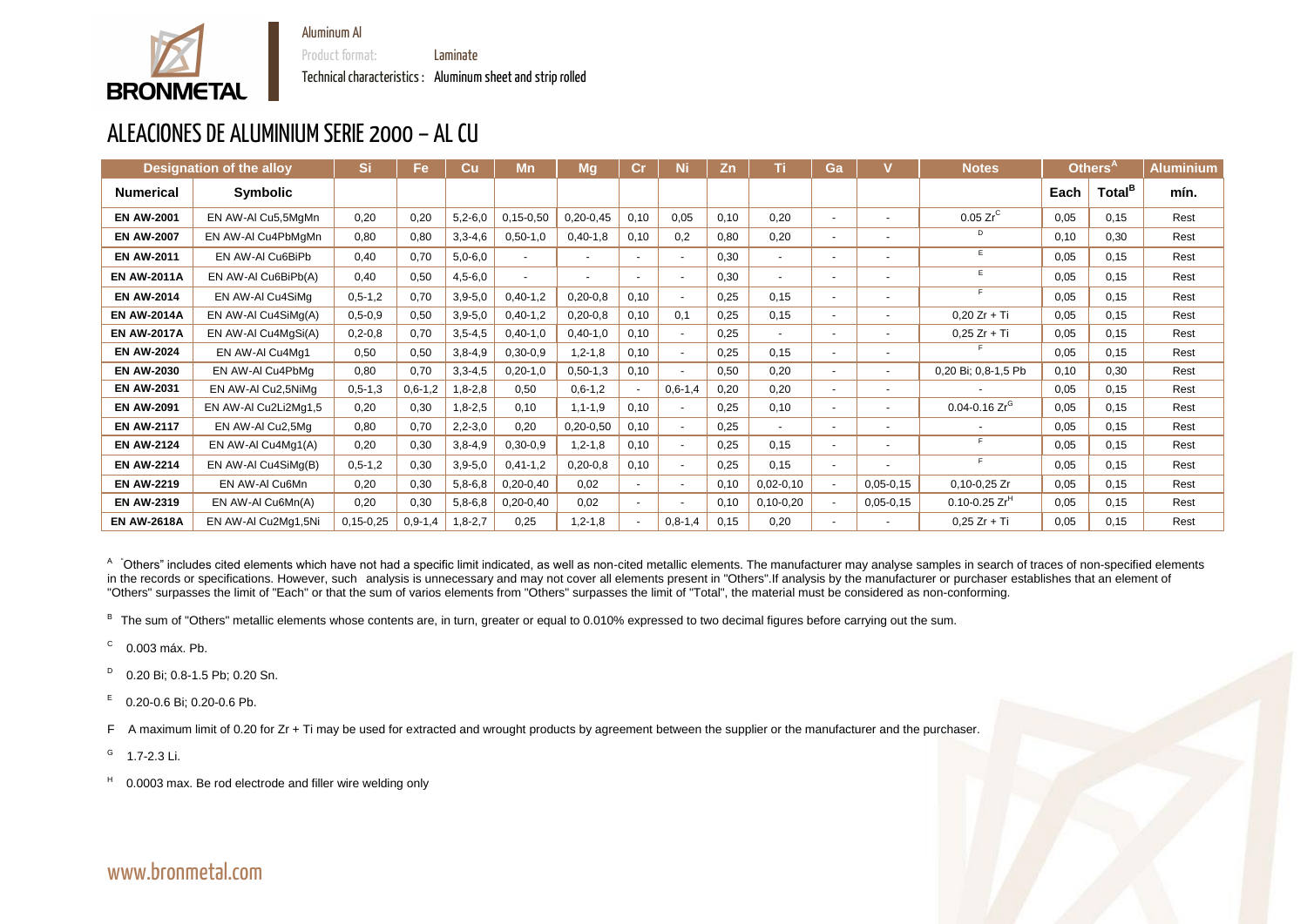

Product format: Laminate Technical characteristics : Aluminum sheet and strip rolled



#### ALEACIONES DE ALUMINIUM SERIE 3000 – AL MN

|                    | <b>Designation of the alloy</b> | Si   | <b>Fe</b>   | Cu            | <b>Mn</b>     | <b>Mg</b>     | Cr                       | <b>Ni</b>                | Zn   | Ti             | Ga                       |                          | <b>Notes</b>                  | Others <sup>A</sup> |                    | <b>Aluminium</b> |
|--------------------|---------------------------------|------|-------------|---------------|---------------|---------------|--------------------------|--------------------------|------|----------------|--------------------------|--------------------------|-------------------------------|---------------------|--------------------|------------------|
| <b>Numerical</b>   | <b>Symbolic</b>                 |      |             |               |               |               |                          |                          |      |                |                          |                          |                               | Each                | Total <sup>B</sup> | mín.             |
| <b>EN AW-3002</b>  | EN AW-AI<br>Mn0,2Mg0,1          | 0,08 | 0,1         | 0,15          | $0,05-0,25$   | $0,05-0,20$   | $\blacksquare$           | $\overline{\phantom{a}}$ | 0,05 | 0,03           | $\sim$                   | 0,05                     |                               | 0,03                | 0,10               | Rest             |
| <b>EN AW-3003</b>  | EN AW-AI Mn1Cu                  | 0,6  | 0,7         | $0,05-0,20$   | $1,0-1,5$     |               | $\overline{\phantom{a}}$ |                          | 0,10 | $\blacksquare$ | $\overline{\phantom{0}}$ | $\overline{\phantom{a}}$ | $\overline{\phantom{a}}$      | 0,05                | 0,15               | Rest             |
| <b>EN AW-3004</b>  | EN AW-AI Mn1Mg1                 | 0,3  | 0,7         | 0,25          | $1,0-1,5$     | $0, 8 - 1, 3$ | $\sim$                   |                          | 0,25 | $\sim$         | $\sim$                   | $\sim$                   | $\sim$                        | 0,05                | 0,15               | Rest             |
| <b>EN AW-3005</b>  | EN AW-AI<br>Mn1Mq0,5            | 0,6  | 0,7         | 0,3           | $1,0-1,5$     | $0,20-0,6$    | 0, 10                    |                          | 0,25 | 0,10           | $\sim$                   | $\sim$                   |                               | 0,05                | 0,15               | Rest             |
| <b>EN AW-3005A</b> | EN AW-AI<br>Mn1Mg0,5(A)         | 0,7  | 0,8         | 0,3           | $1,0-1,5$     | $0,20-0,6$    | 0, 10                    |                          | 0,40 | 0,10           | $\sim$                   | $\sim$                   |                               | 0,05                | 0,15               | Rest             |
| <b>EN AW-3017</b>  | EN AW-AI<br>Mn1Cu0,3            | 0,25 | $0,25-0,45$ | $0,25-0,40$   | $0, 8 - 1, 2$ | 0,1           | 0,15                     |                          | 0,10 | 0,05           | $\sim$                   |                          |                               | 0,05                | 0,15               | Rest             |
| <b>EN AW-3102</b>  | EN AW-AI Mn0,2                  | 0,4  | 0,7         | 0,1           | $0,05-0,40$   | $\sim$        | $\sim$                   | $\overline{\phantom{a}}$ | 0,30 | 0,10           | $\sim$                   | $\sim$                   |                               | 0.05                | 0,15               | Rest             |
| <b>EN AW-3103</b>  | EN AW-AI Mn1                    | 0.5  | 0,7         | 0,1           | $0, 9 - 1, 5$ | 0,3           | 0,10                     |                          | 0,20 | $\sim$         | $\sim$                   | $\sim$                   | 0.10 Zr + $Ti^{\overline{C}}$ | 0,05                | 0,15               | Rest             |
| <b>EN AW-3103A</b> | EN AW-AI $Mn1(A)$               | 0,5  | 0,7         | 0,1           | $0,7-1,4$     | 0,3           | 0,10                     |                          | 0,20 | 0,10           | $\sim$                   | $\sim$                   | $0,10 Zr + Ti$                | 0,05                | 0,15               | Rest             |
| <b>EN AW-3104</b>  | EN AW-AI<br>Mn1Mg1Cu            | 0,6  | 0,8         | $0,05 - 0,25$ | $0,8-1,4$     | $0, 8 - 1, 3$ | $\blacksquare$           |                          | 0,25 | 0,10           | 0,05                     | 0,05                     |                               | 0,05                | 0,15               | Rest             |
| <b>EN AW-3105</b>  | EN AW-AI<br>Mn0,5Mq0,5          | 0,6  | 0,7         | 0,3           | $0,30-0,8$    | $0,20-0,8$    | 0,20                     |                          | 0,40 | 0,10           | $\sim$                   | $\sim$                   |                               | 0,05                | 0,15               | Rest             |
| <b>EN AW-3105A</b> | EN AW-AI<br>Mn0,5Mg0,5(A)       | 0,6  | 0,7         | 0,3           | $0,30-0,8$    | $0,20-0,8$    | 0,20                     |                          | 0,25 | 0,10           | $\sim$                   | $\sim$                   |                               | 0,05                | 0,15               | Rest             |
| <b>EN AW-3105B</b> | EN AW-AI<br>Mn0,6Mg0,5          | 0,7  | 0,9         | 0,3           | $0,30-0,9$    | $0,20-0,8$    | 0,20                     |                          | 0,50 | 0,10           | $\sim$                   | $\sim$                   | 0,10 Pb                       | 0,05                | 0,15               | Rest             |
| <b>EN AW-3207</b>  | EN AW-AI Mn0.6                  | 0,3  | 0,45        | 0,1           | $0,40-0,8$    | 0,1           | $\overline{\phantom{a}}$ | $\overline{\phantom{a}}$ | 0,10 | $\sim$         | $\sim$                   | ۰.                       | $\sim$                        | 0,05                | 0,15               | Rest             |
| <b>EN AW-3207A</b> | EN AW-AI<br>Mn0,6(A)            | 0,35 | 0,6         | 0,25          | $0,30-0,8$    | 0,4           | 0,20                     |                          | 0,25 | $\blacksquare$ | $\overline{\phantom{a}}$ | $\sim$                   |                               | 0,05                | 0,15               | Rest             |

<sup>A</sup> "Others" includes cited elements which have not had a specific limit indicated, as well as non-cited metallic elements. The manufacturer may analyse samples in search of traces of non-specified elements in the records or specifications. However, such analysis is unnecessary and may not cover all elements present in "Others". If analysis by the manufacturer or purchaser establishes that an element of "Others" surpasses the limit of "Each" or that the sum of varios elements from "Others" surpasses the limit of "Total", the material must be considered as non-conforming.

B The sum of "Others" metallic elements whose contents are, in turn, greater or equal to 0.010% expressed to two decimal figures before carrying out the sum.

C 0.0003 max. Be rod electrode and filler wire welding only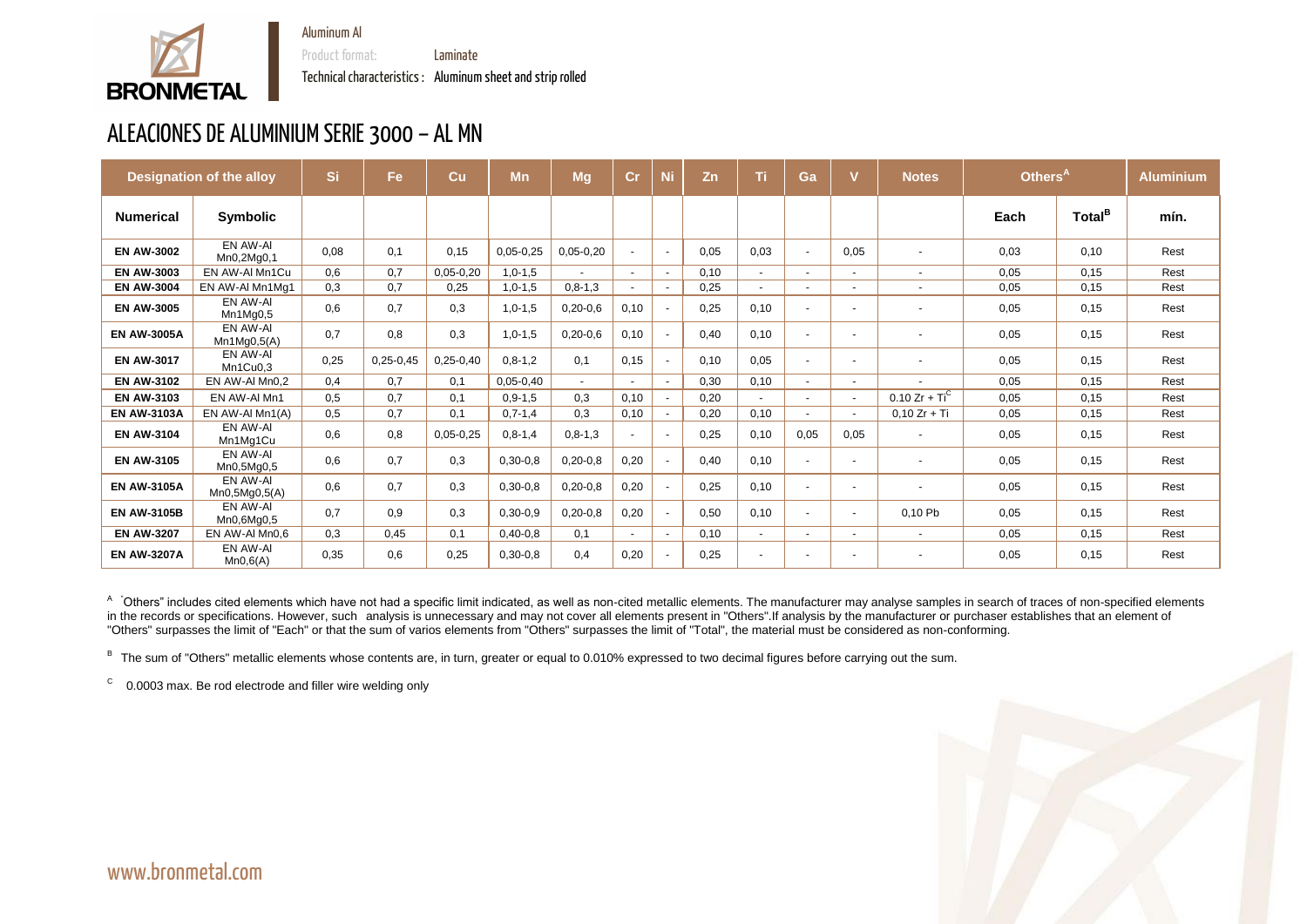Product format: Laminate



Technical characteristics : Aluminum sheet and strip rolled



# ALEACIONES DE ALUMINIUM SERIE 4000 – AL SI

|                    | <b>Designation of the alloy</b> | Si            | Fe         | Cu          | Mn        | <b>Mg</b>       | Cr                       | <b>Ni</b>                | Zn         | Ti     | G      |        | <b>Notes</b>       | Others <sup>A</sup> |                    | <b>Aluminium</b> |
|--------------------|---------------------------------|---------------|------------|-------------|-----------|-----------------|--------------------------|--------------------------|------------|--------|--------|--------|--------------------|---------------------|--------------------|------------------|
| <b>Numerical</b>   | <b>Symbolic</b>                 |               |            |             |           |                 |                          |                          |            |        |        |        |                    | Each                | Total <sup>B</sup> | mín.             |
| <b>EN AW-4004</b>  | EN AW-AI<br>Si10Mg1,5           | $9,0-10,5$    | 0,8        | 0,25        | 0,1       | $1,0-2,0$       | $\sim$                   | $\blacksquare$           | 0,2        | $\sim$ | $\sim$ | $\sim$ |                    | 0,05                | 0,15               | Rest             |
| <b>EN AW-4006</b>  | EN AW-AI Si1Fe                  | $0, 8 - 1, 2$ | $0,50-0,8$ | 0,1         | 0,05      | 0.01            | 0,2                      | $\sim$                   | 0,05       | $\sim$ | $\sim$ | $\sim$ |                    | 0,05                | 0,15               | Rest             |
| <b>EN AW-4007</b>  | EN AW-AI Si1,5Mn                | $1,0-1,7$     | $0,40-1,0$ | 0,2         | $0,8-1,5$ | 0,2             | $0,05-$<br>0,25          | $0, 15 - 0, 7$           | 0,1        | 0,1    |        |        | $0,05$ Co          | 0,05                | 0,15               | Rest             |
| <b>EN AW-4015</b>  | EN AW-AI Si2Mn                  | $1,4-2,2$     | 0,7        | 0,2         | $0,6-1,2$ | $0, 10 - 0, 50$ |                          | $\sim$                   | 0,2        | $\sim$ | $\sim$ | $\sim$ | $\blacksquare$     | 0,05                | 0,15               | Rest             |
| <b>EN AW-4016</b>  | EN AW-AI Si2MnZn                | $1,4-2,2$     | 0,7        | 0,2         | $0,6-1,2$ | 0,1             | $\sim$                   | $\sim$                   | $0,50-1,3$ | $\sim$ | $\sim$ | $\sim$ |                    | 0,05                | 0,15               | Rest             |
| <b>EN AW-4017</b>  | EN AW-AI<br>SiMnMgCu            | $0,6-1,6$     | 0,7        | $0,10-0,50$ | $0,6-1,2$ | $0,10-0,50$     | $\sim$                   | $\overline{\phantom{a}}$ | 0,2        | $\sim$ | $\sim$ | $\sim$ |                    | 0,05                | 0,15               | Rest             |
| <b>EN AW-4018</b>  | EN AW-AI Si7Mg                  | $6, 5 - 7, 5$ | 0,2        | 0,05        | 0,1       | $0,50-0,8$      | $\overline{\phantom{a}}$ | $\sim$                   | 0,1        | 0,2    |        | $\sim$ | C                  | 0,05                | 0,15               | Rest             |
| <b>EN AW-4032</b>  | EN AW-AI<br>Si12,5MgCuNi        | $11,0-13,5$   | 1,0        | $0,50-1,3$  | $\sim$    | $0, 8 - 1, 3$   | 0,1                      | $0,50-1,3$               | 0,25       | $\sim$ | $\sim$ |        |                    | 0,05                | 0,15               | Rest             |
| <b>EN AW-4043A</b> | EN AW-AI Si5(A)                 | $4,5 - 6,0$   | 0,6        | 0,3         | 0,15      | 0,2             | $\sim$                   | $\sim$                   | 0,1        | 0,15   |        | $\sim$ | $\mathbf C$        | 0,05                | 0,15               | Rest             |
| <b>EN AW-4045</b>  | EN AW-AI Si10                   | $9,0-11,0$    | 0,8        | 0,3         | 0,05      | 0,05            | $\sim$ 10 $\,$           | $\sim$                   | 0,1        | 0,2    |        | $\sim$ |                    | 0,05                | 0,15               | Rest             |
| <b>EN AW-4046</b>  | EN AW-AI Si10Mg                 | $9,0-11,0$    | 0,5        | 0,03        | 0,4       | $0,20-0,50$     |                          | $\overline{\phantom{a}}$ | 0,1        | 0,15   |        | $\sim$ | C                  | 0,05                | 0,15               | Rest             |
| <b>EN AW-4047A</b> | EN AW-AI Si12(A)                | $11,0-13,0$   | 0,6        | 0,3         | 0,15      | 0,1             | $\sim$                   | $\sim$                   | 0,2        | 0,15   |        | $\sim$ | C                  | 0,05                | 0,15               | Rest             |
| <b>EN AW-4104</b>  | EN AW-AI<br>Si10MgBi            | $9,0-10,5$    | 0,8        | 0,25        | 0,1       | $1,0-2,0$       |                          | $\sim$                   | 0,2        | $\sim$ |        |        | $0,02-$<br>0,20 Bi | 0,05                | 0,15               | Rest             |
| <b>EN AW-4343</b>  | EN AW-AI Si7,5                  | $6, 8 - 8, 2$ | 0,8        | 0,25        | 0,1       | $\sim$          | $\sim$                   | $\sim$                   | 0,2        | $\sim$ | $\sim$ | $\sim$ |                    | 0,05                | 0,15               | Rest             |

<sup>A</sup> Others" includes cited elements which have not had a specific limit indicated, as well as non-cited metallic elements. The manufacturer may analyse samples in search of traces of non-specified elements in the records or specifications. However, such analysis is unnecessary and may not cover all elements present in "Others". If analysis by the manufacturer or purchaser establishes that an element of "Others" surpasses the limit of "Each" or that the sum of varios elements from "Others" surpasses the limit of "Total", the material must be considered as non-conforming.

B The sum of "Others" metallic elements whose contents are, in turn, greater or equal to 0.010% expressed to two decimal figures before carrying out the sum.

 $\rm{^{C}}$  0.0003 max. Be rod electrode and filler wire welding only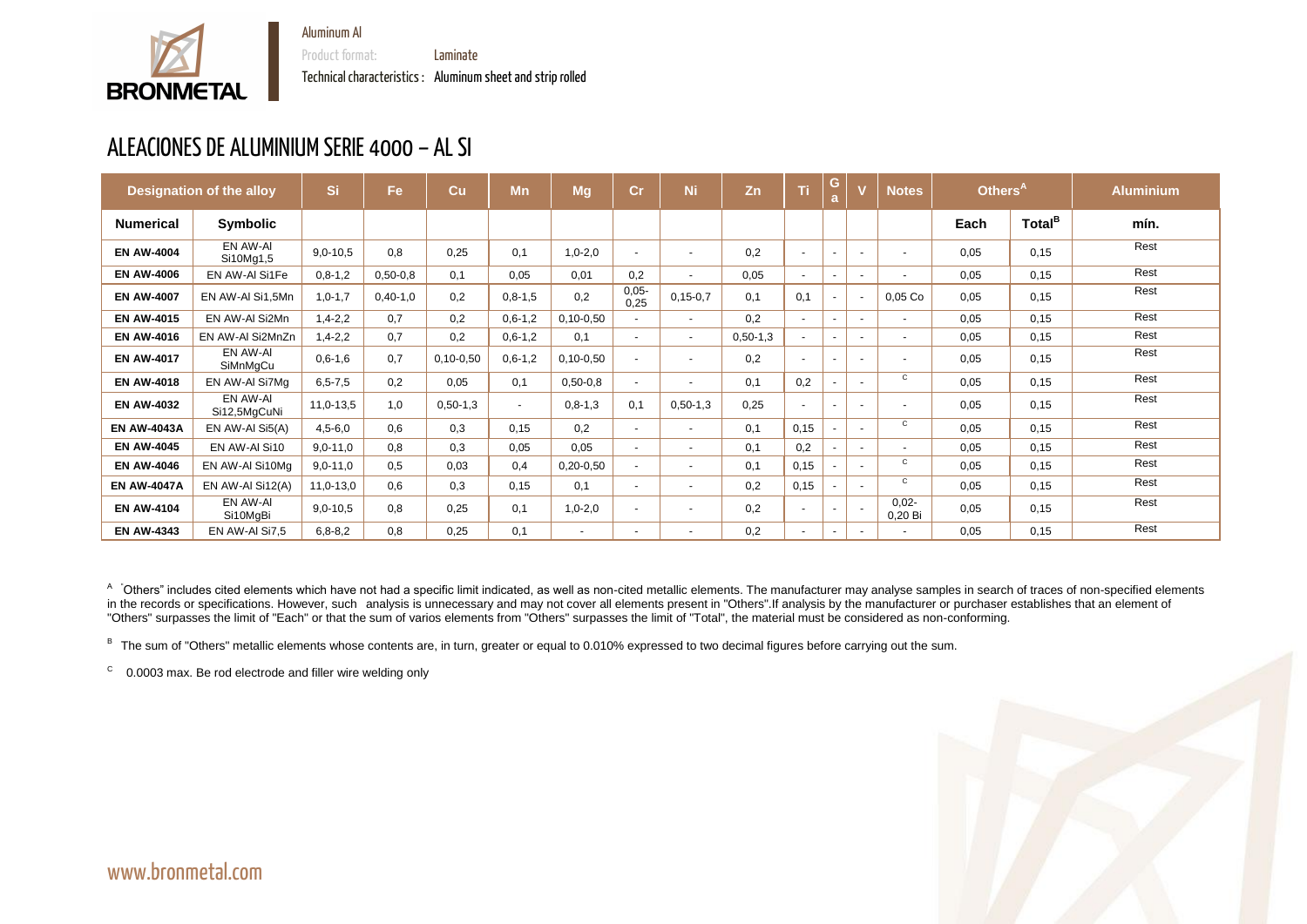

Aluminum Al Product format: **Laminate** Technical characteristics : Aluminum sheet and strip rolled

# ALEACIONES DE ALUMINIUM SERIE 5000 – AL MG

|                    | <b>Designation of the alloy</b> | <b>Si</b>  | Fe              | Cu         | Mn              | <b>Mg</b>     | cr              | <b>Ni</b>      | Zn          | <b>Ti</b>      | Ga                       | $\mathbf v$ | <b>Notes</b>         |      | Others <sup>A</sup> | <b>Aluminium</b> |
|--------------------|---------------------------------|------------|-----------------|------------|-----------------|---------------|-----------------|----------------|-------------|----------------|--------------------------|-------------|----------------------|------|---------------------|------------------|
| <b>Numerical</b>   | <b>Symbolic</b>                 |            |                 |            |                 |               |                 |                |             |                |                          |             |                      | Each | Total <sup>B</sup>  | mín.             |
| <b>EN AW-5005</b>  | EN AW-AI Mg1(B)                 | 0,3        | 0,7             | 0,2        | 0,2             | $0,50-1,1$    | 0,1             | $\blacksquare$ | 0,25        | $\blacksquare$ |                          |             | $\sim$               | 0,05 | 0,15                | Rest             |
| <b>EN AW-5005A</b> | EN AW-AI Mg1(C)                 | 0,3        | 0,45            | 0,05       | 0,15            | $0,7-1,1$     | 0,1             | $\blacksquare$ | 0,2         | $\sim$         | ۰.                       |             | $\sim$               | 0,05 | 0,15                | Rest             |
| <b>EN AW-5006</b>  | EN AW-AI Mg1Mn0,5               | 0,4        | 0,8             | 0,1        | $0,40-0,8$      | $0, 8 - 1, 3$ | 0,1             | $\sim$         | 0,25        | 0,1            | $\sim$                   |             |                      | 0,05 | 0,15                | Rest             |
| <b>EN AW-5010</b>  | EN AW-AI Mg0,5Mn                | 0,4        | 0,7             | 0,25       | $0, 10 - 0, 30$ | $0,20-0,6$    | 0,15            | $\blacksquare$ | 0,3         | 0,1            | $\blacksquare$           |             | $\sim$               | 0,05 | 0,15                | Rest             |
| <b>EN AW-5018</b>  | EN AW-AI Mg3Mn0,4               | 0,25       | 0,4             | 0,05       | $0,20-0,6$      | $2,6 - 3,6$   | 0,3             | $\sim$         | 0,2         | 0,15           | $\blacksquare$           |             | 0.20-0.6 Mn + $Cr^C$ | 0,05 | 0, 15               | Rest             |
| <b>EN AW-5019</b>  | EN AW-AI Mg5                    | 0,4        | 0,5             | 0,1        | $0,10-0,6$      | $4,5-5,6$     | 0,2             | $\sim$         | 0,2         | 0,2            | $\sim$                   | $\sim$      | $0.10 - 0.6$ Mn + Cr | 0,05 | 0,15                | Rest             |
| <b>EN AW-5026</b>  | EN AW-AI Mg4,5MnSiFe            | $0,55-1,4$ | $0,20-1,0$      | $0,10-0,8$ | $0, 6 - 1, 8$   | $3,9-4,9$     | 0,3             | $\sim$         | 1,0         | 0,2            | $\sim$                   |             | 0,30 Zr              | 0,05 | 0, 15               | Rest             |
| <b>EN AW-5040</b>  | EN AW-AI Mg1,5Mn                | 0,3        | 0,7             | 0,25       | $0, 9 - 1, 4$   | $1,0-1,5$     | $0,10-0,30$     | $\sim$         | 0,25        | $\blacksquare$ |                          |             |                      | 0,05 | 0,15                | Rest             |
| <b>EN AW-5042</b>  | EN AW-AI Mg3,5Mn                | 0,2        | 0,35            | 0,15       | $0,20-0,50$     | $3,0-4,0$     | 0,1             | $\sim$         | 0,25        | 0,1            | $\blacksquare$           |             | $\sim$               | 0,05 | 0,15                | Rest             |
| <b>EN AW-5049</b>  | EN AW-AI Mg2Mn0,8               | 0,4        | 0,5             | 0,1        | $0,50-1,1$      | $1,6 - 2,5$   | 0,3             | $\blacksquare$ | 0,2         | 0,1            |                          |             | $\sim$               | 0,05 | 0,15                | Rest             |
| <b>EN AW-5050</b>  | EN AW-Al Mg1,5 $(C)$            | 0,4        | 0,7             | 0,2        | 0,1             | $1, 1 - 1, 8$ | 0,1             | $\blacksquare$ | 0,25        | $\sim$         | $\blacksquare$           |             |                      | 0,05 | 0, 15               | Rest             |
| <b>EN AW-5050A</b> | EN AW-AI Mg1,5(D)               | 0,4        | 0,7             | 0,2        | 0,3             | $1, 1 - 1, 8$ | 0,1             | $\sim$         | 0,25        | $\sim$         | $\overline{\phantom{0}}$ |             |                      | 0,05 | 0,15                | Rest             |
| <b>EN AW-5051A</b> | EN AW-AI Mg2(B)                 | 0,3        | 0,45            | 0,05       | 0,25            | $1,4-2,1$     | 0,3             | $\sim$         | 0,2         | 0,1            | $\overline{\phantom{0}}$ |             | $\sim$               | 0,05 | 0,15                | Rest             |
| <b>EN AW-5052</b>  | EN AW-AI Mg2,5                  | 0,25       | 0,4             | 0,1        | 0,1             | $2,2-2,8$     | $0, 15 - 0, 35$ | $\blacksquare$ | 0,1         | $\sim$         | $\blacksquare$           |             |                      | 0,05 | 0,15                | Rest             |
| <b>EN AW-5058</b>  | EN AW-AI Mg5Pb1,5               | 0,4        | 0,5             | 0,1        | 0,2             | $4,5 - 5,6$   | 0,1             | $\sim$         | 0,2         | 0,2            |                          |             | 1,2-1,8 Pb           | 0,05 | 0,15                | Rest             |
| <b>EN AW-5059</b>  | EN AW-AI Mg5,5MnZnZr            | 0,45       | 0,5             | 0,25       | $0,6-1,2$       | $5,0-6,0$     | 0,25            | $\blacksquare$ | $0,40-0,9$  | 0,2            |                          |             | $0,05-0,25$ Zr       | 0,05 | 0,15                | Rest             |
| <b>EN AW-5070</b>  | EN AW-AI Mg4MnZn                | 0,25       | 0,4             | 0,25       | $0,40-0,8$      | $3,5-4,5$     | 0,3             | $\sim$         | $0,40-0,8$  | 0,15           | $\blacksquare$           |             | $\sim$               | 0,05 | 0,15                | Rest             |
| <b>EN AW-5082</b>  | EN AW-AI Mg4,5                  | 0,2        | 0,35            | 0,15       | 0,15            | $4,0-5,0$     | 0,15            | $\blacksquare$ | 0,25        | 0,1            | $\overline{\phantom{0}}$ |             | $\sim$               | 0,05 | 0,15                | Rest             |
| <b>EN AW-5083</b>  | EN AW-AI Mg4,5Mn0,7             | 0,4        | 0,4             | 0,1        | $0,40-1,0$      | $4,0-4,9$     | $0,05-0,25$     |                | 0,25        | 0, 15          |                          |             |                      | 0,05 | 0,15                | Rest             |
| <b>EN AW-5086</b>  | EN AW-AI Mg4                    | 0,4        | 0,5             | 0,1        | $0,20-0,7$      | $3,5-4,5$     | $0,05-0,25$     | $\sim$         | 0,25        | 0,15           | $\sim$                   | $\sim$      | $\sim$               | 0,05 | 0,15                | Rest             |
| <b>EN AW-5087</b>  | EN AW-AI Mg4,5MnZr              | 0,25       | 0,4             | 0,05       | $0,7-1,1$       | $4,5-5,2$     | $0,05-0,25$     | $\sim$         | 0,25        | 0,15           | $\sim$                   |             | 0.10-0.20 $Zr^C$     | 0,05 | 0,15                | Rest             |
| <b>EN AW-5088</b>  | EN AW-AI Mg5Mn0,4               | 0,2        | $0, 10 - 0, 35$ | 0,25       | $0,20-0,50$     | $4,7-5,5$     | 0,15            | $\blacksquare$ | $0,20-0,40$ | $\sim 10$      | $\sim$                   | $\sim$      | $0,15$ Zr            | 0,05 | 0,15                | Rest             |
| <b>EN AW-5110</b>  | EN AW-AI 99,85Mg0,5             | 0,08       | 0,08            | $\sim$     | 0,03            | $0,30-0,6$    | $\sim$          | $\sim$         | 0,05        | 0,02           |                          |             |                      | 0,02 | $\sim$              | Rest             |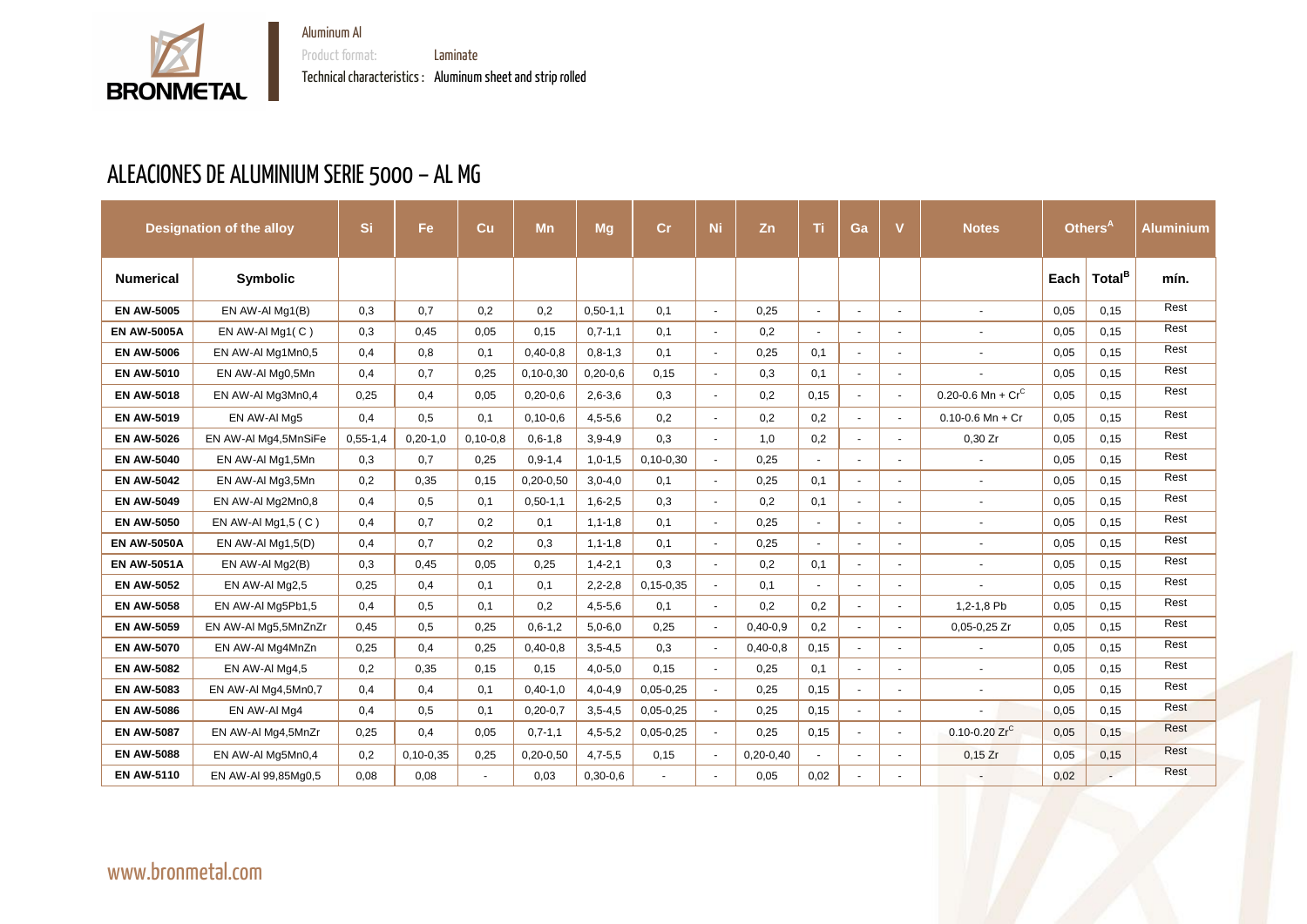

**BRONMETAL** 

Product format: **Laminate** 

Technical characteristics : Aluminum sheet and strip rolled

|                    | <b>Designation of the alloy</b> | <b>Si</b> | Fe             | Cu             | <b>Mn</b>       | <b>Mg</b>     | Cr            | Ni.            | Zn   | Ti.            | Ga                       | V              | <b>Notes</b>                  |       | Others <sup>A</sup> | <b>Aluminium</b> |
|--------------------|---------------------------------|-----------|----------------|----------------|-----------------|---------------|---------------|----------------|------|----------------|--------------------------|----------------|-------------------------------|-------|---------------------|------------------|
| <b>Numerical</b>   | <b>Symbolic</b>                 |           |                |                |                 |               |               |                |      |                |                          |                |                               | Each  | Total <sup>B</sup>  | mín.             |
| <b>EN AW-5119</b>  | EN AW-AI Mg5(A)                 | 0,25      | 0,4            | 0,05           | $0,20-0,6$      | $4,5-5,6$     | 0,3           | $\sim$         | 0,2  | 0,15           | $\sim$                   |                | 0.20-0.6 Mn + $Cr^C$          | 0,05  | 0,15                | Rest             |
| <b>EN AW-5119A</b> | EN AW-AI Mg5(B)                 | 0,25      | 0,4            | 0,05           | $0,20-0,6$      | $4,5-5,6$     | 0,3           | $\sim$         | 0,2  | 0,15           |                          |                | $0.20 - 0.6$ Mn + $Cr^E$      | 0,05  | 0,15                | Rest             |
| <b>EN AW-5149</b>  | EN AW-AI Mg2Mn0,8(A)            | 0,25      | 0,4            | 0,05           | $0,50-1,1$      | $1,6 - 2,5$   | 0,3           | $\sim$         | 0,2  | 0,15           |                          | $\sim$         |                               | 0,05  | 0,15                | Rest             |
| <b>EN AW-5154A</b> | EN AW-AI $Mg3,5(A)$             | 0,5       | 0,5            | 0,1            | 0,5             | $3, 1 - 3, 9$ | 0,25          | $\overline{a}$ | 0,2  | 0,2            | $\sim$                   |                | $0.10 - 0.5$ Mn + $Cr^C$      | 0,05  | 0,15                | Rest             |
| <b>EN AW-5154B</b> | EN AW-AI Mg3,5Mn0,3             | 0,35      | 0,45           | 0,05           | $0, 15 - 0, 45$ | $3,2-3,8$     | 0,1           | 0,01           | 0,15 | 0,15           |                          |                |                               | 0,05  | 0,15                | Rest             |
| <b>EN AW-5182</b>  | EN AW-AI Mg4,5Mn0,4             | 0,2       | 0,35           | 0,15           | $0,20-0,50$     | $4,0-5,0$     | 0,1           | $\sim$         | 0,25 | 0,1            |                          |                | $\blacksquare$                | 0,05  | 0,15                | Rest             |
| <b>EN AW-5183</b>  | EN AW-AI Mg4,5Mn0,7(A)          | 0,4       | 0,4            | 0,1            | $0,50-1$        | $4,3-5,2$     | $0,05-0,25$   | $\sim$         | 0,25 | 0,15           |                          |                | $\mathsf{C}$                  | 0,05  | 0,15                | Rest             |
| <b>EN AW-5183A</b> | EN AW-AI Mg4,5Mn0,7( C)         | 0,4       | 0,4            | 0,1            | $0,50-1$        | $4,3-5,2$     | $0,05-0,25$   | $\sim$         | 0,25 | 0,15           |                          |                | E                             | 0,05  | 0,15                | Rest             |
| <b>EN AW-5186</b>  | EN AW-AI Mg4Mn0,4               | 0,4       | 0,45           | 0,25           | $0,20-0,50$     | $3,8-4,8$     | 0,15          |                | 0,4  | 0,15           |                          |                | 0,05 Zr                       | 0,05  | 0,15                | Rest             |
| <b>EN AW-5187</b>  | EN AW-AI Mg4,5MnZr              | 0,25      | 0,4            | 0,05           | $0,7-1,1$       | $4,5-5,2$     | $0,05-0,25$   | $\sim$         | 0,25 | 0,15           |                          |                | $0.10 - 0.20$ Zr <sup>E</sup> | 0,05  | 0,15                | Rest             |
| <b>EN AW-5210</b>  | EN AW-AI 99,9Mg0,5              | 0,06      | 0,04           | $\blacksquare$ | 0,03            | $0,35-0,6$    |               | $\sim$         | 0,04 | 0,01           | $\sim$                   | $\sim$         |                               | 0,01  | $\blacksquare$      | Rest             |
| <b>EN AW-5249</b>  | EN AW-AI Mg2Mn0,8Zr             | 0,25      | 0,4            | 0,05           | $0,50-1,1$      | $1,6-2,5$     | 0,3           | $\sim$         | 0,2  | 0,15           |                          |                | 0.10-0.20 $Zr^C$              | 0,05  | 0,15                | Rest             |
| <b>EN AW-5251</b>  | EN AW-AI Mg2Mn0,3               | 0,4       | 0,5            | 0,15           | $0,10-0,50$     | $1,7-2,4$     | 0,15          | $\sim$         | 0,15 | 0,15           |                          |                | $\sim$                        | 0,05  | 0,15                | Rest             |
| <b>EN AW-5252</b>  | EN AW-AI Mg2,5(B)               | 0,08      | 0,1            | 0,1            | 0,1             | $2,2-2,8$     |               | $\sim$         | 0,05 | $\blacksquare$ | $\overline{\phantom{a}}$ | 0,05           |                               | 0,03  | 0,10                | Rest             |
| <b>EN AW-5283A</b> | EN AW-AI Mg4,5Mn0,7(B)          | 0,3       | 0,3            | 0,03           | $0,50-1$        | $4,5-5,1$     | 0,05          | 0,03           | 0,1  | 0,03           |                          |                | $0.05 Zr^D$                   | 0,05  | 0,15                | Rest             |
| <b>EN AW-5305</b>  | EN AW-AI 99,85Mg1               | 0,08      | 0,08           | $\sim$         | 0,03            | $0,7-1,1$     |               | $\blacksquare$ | 0,05 | 0,02           |                          |                |                               | 0,02  |                     | Rest             |
| <b>EN AW-5310</b>  | EN AW-AI 99,98Mg0,5             | 0,01      | 0,008          | $\sim$         | $\blacksquare$  | $0,35-0,6$    |               | $\sim$         | 0,01 | 0,008          |                          |                | $0,008$ Fe + Ti               | 0,003 |                     | Rest             |
| <b>EN AW-5352</b>  | EN AW-AI Mg2,5(A)               |           | $0,45$ Si + Fe | 0,1            | 0,1             | $2,2-2,8$     | 0,1           |                | 0,1  | 0,1            |                          |                |                               | 0,05  | 0,15                | Rest             |
| <b>EN AW-5354</b>  | EN AW-AI Mg2,5MnZr              | 0,25      | 0,4            | 0,05           | $0,50-1$        | $2,4-3,0$     | $0,05-0,20$   | $\sim$         | 0,25 | 0,15           |                          |                | $0,10-0,20$ Zr                | 0,05  | 0,15                | Rest             |
| <b>EN AW-5356</b>  | EN AW-AI Mg5Cr(A)               | 0,25      | 0,4            | 0,1            | $0,05-0,2$      | $4,5 - 5,5$   | $0,05-0,20$   |                | 0,1  | $0,06-0,20$    |                          |                | $\mathsf{C}$                  | 0,05  | 0,15                | Rest             |
| <b>EN AW-5356A</b> | EN AW-AI Mg5Cr(B)               | 0,25      | 0,4            | 0,1            | $0,05-0,2$      | $4,5-5,5$     | $0,05-0,20$   | $\sim$         | 0,1  | $0,06-0,20$    |                          | $\blacksquare$ | E                             | 0,05  | 0,15                | Rest             |
| <b>EN AW-5383</b>  | EN AW-AI Mg4,5Mn0,9             | 0,25      | 0,25           | 0,2            | $0,7-1$         | $4,0-5,2$     | 0,25          | $\sim$         | 0,4  | 0,15           |                          | $\sim$         | 0,20 Zr                       | 0,05  | 0,15                | Rest             |
| <b>EN AW-5449</b>  | EN AW-AI Mg2Mn0,8(B)            | 0,4       | 0,7            | 0,3            | $0, 6 - 1, 1$   | $1,6 - 2,6$   | 0,3           | $\sim$         | 0,3  | 0,1            | $\sim$                   | $\sim$         | $\blacksquare$                | 0,05  | 0,15                | Rest             |
| <b>EN AW-5454</b>  | EN AW-AI Mg3Mn                  | 0,25      | 0,4            | 0,1            | $0,50-1$        | $2,4-3,0$     | $0,05-0,20$   | $\sim$         | 0,25 | 0,2            | $\overline{\phantom{a}}$ | $\sim$         | $\sim$                        | 0,05  | 0,15                | Rest             |
| <b>EN AW-5456</b>  | EN AW-AI Mg5Mn1                 | 0,25      | 0,4            | 0,1            | $0,50-1$        | $4,7-5,5$     | $0,05 - 0,20$ | $\blacksquare$ | 0,25 | 0,2            |                          | $\sim$         | $\overline{\phantom{a}}$      | 0,05  | 0,15                | Rest             |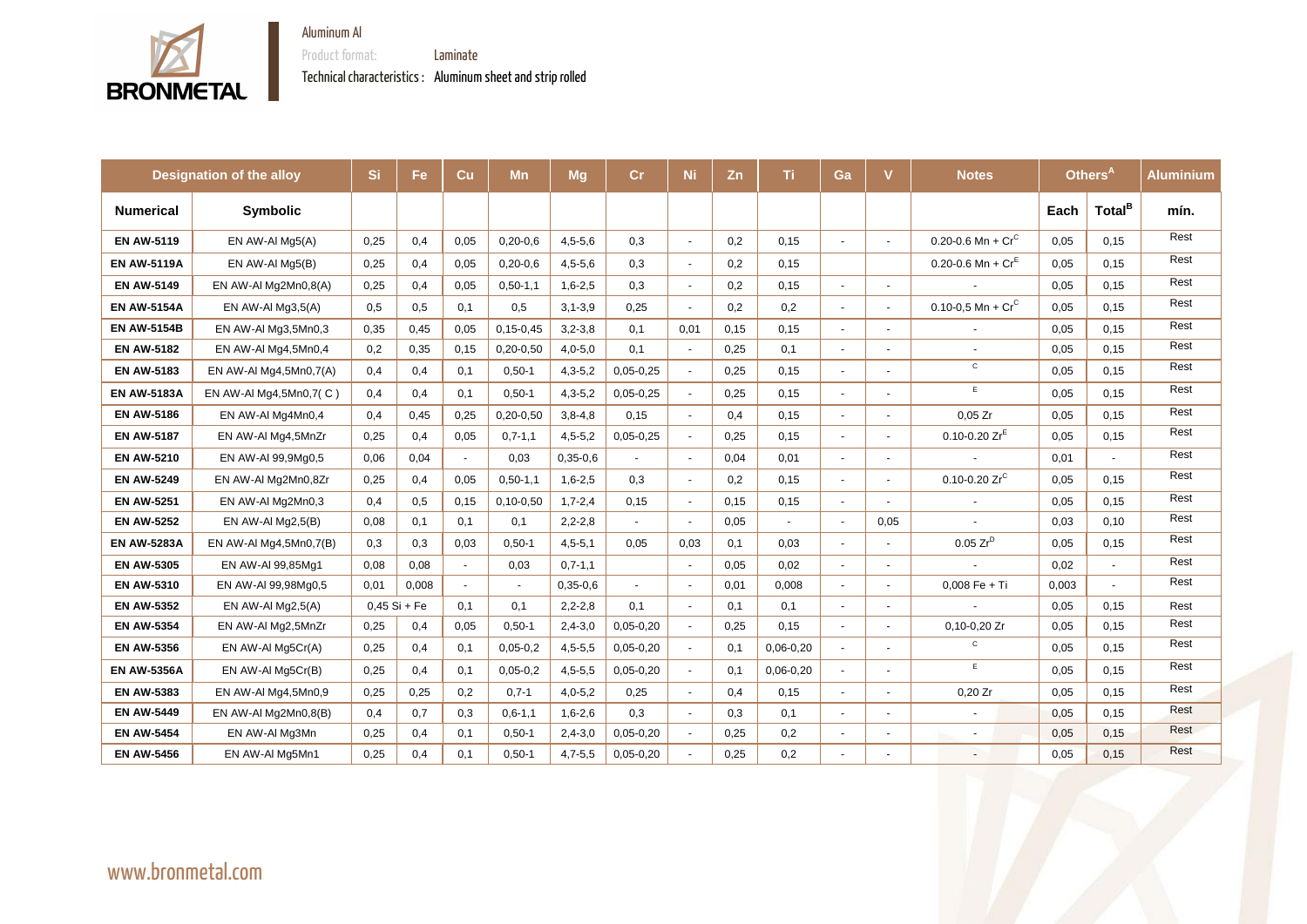

Product format: Laminate

Technical characteristics : Aluminum sheet and strip rolled





<sup>A</sup> "Others" includes cited elements which have not had a specific limit indicated, as well as non-cited metallic elements. The manufacturer may analyse samples in search of traces of non-specified elements in the records or specifications. However, such analysis is unnecessary and may not cover all elements present in "Others". If analysis by the manufacturer or purchaser establishes that an element of "Others" surpasses the limit of "Each" or that the sum of varios elements from "Others" surpasses the limit of "Total", the material must be considered as non-conforming.

B The sum of "Others" metallic elements whose contents are, in turn, greater or equal to 0.010% expressed to two decimal figures before carrying out the sum.

C 0.0003 max. Be rod electrode and filler wire welding only

D 0.003 máx. Pb.

E 0.0005 max. Be rod electrode and filler wire welding only

| <b>Designation of the alloy</b> |                      | Si   | Fe             | Cu     | <b>Mn</b>  | Mg            | <b>Cr</b>                | Ni.    | Zn   | Ti          | Ga     |        | <b>Notes</b>         |       | Others <sup>A</sup> | <b>Aluminium</b> |
|---------------------------------|----------------------|------|----------------|--------|------------|---------------|--------------------------|--------|------|-------------|--------|--------|----------------------|-------|---------------------|------------------|
| <b>Numerical</b>                | Symbolic             |      |                |        |            |               |                          |        |      |             |        |        |                      | Each  | Total <sup>B</sup>  | mín.             |
| <b>EN AW-5456A</b>              | EN AW-AI Mg5Mn1(A)   | 0,25 | 0,4            | 0,05   | $0,7-1,1$  | $4,5-5,2$     | $0,05-0,25$              |        | 0,25 | 0,15        | $\sim$ |        | $\mathsf{C}$         | 0,05  | 0,15                | Rest             |
| <b>EN AW-5456B</b>              | EN AW-AI Mg5Mn1(B)   | 0,25 | 0,4            | 0,05   | $0,7-1,1$  | $4,5-5,2$     | $0,05-0,25$              |        | 0,25 | 0,15        | $\sim$ |        |                      | 0,05  | 0,15                | Rest             |
| <b>EN AW-5505</b>               | EN AW-AI 99,9Mg1     | 0,06 | 0,4            | $\sim$ | 0,03       | $0, 8 - 1, 1$ |                          |        | 0,04 | 0,01        | $\sim$ |        |                      | 0.01  | $\blacksquare$      | Rest             |
| <b>EN AW-5554</b>               | EN AW-AI Mg3Mn(A)    | 0,25 | 0,4            | 0,1    | $0,50-1,0$ | $2,4-3,0$     | $0,05-0,20$              |        | 0,25 | $0,05-0,20$ | $\sim$ | $\sim$ | C                    | 0,05  | 0,15                | Rest             |
| <b>EN AW-5556A</b>              | EN AW-AI Mg5Mn       | 0,25 | 0,4            | 0,1    | $0,6-1,0$  | $5,0-5,5$     | $0,05-0,20$              |        | 0,2  | $0,05-0,20$ | $\sim$ |        | $\mathsf{C}$         | 0,05  | 0,15                | Rest             |
| <b>EN AW-5556B</b>              | EN AW-AI Mg5Mn(A)    | 0,25 | 0,4            | 0,1    | $0,6-1,0$  | $5,0-5,5$     | $0,05-0,20$              |        | 0,2  | $0,05-0,20$ |        |        |                      | 0,05  | 0,15                | Rest             |
| <b>EN AW-5605</b>               | EN AW-AI 99,98Mg1    | 0,01 | 0,008          | $\sim$ | $\sim$     | $0, 8 - 1, 1$ |                          | $\sim$ | 0,01 | 0,008       | $\sim$ | $\sim$ | $0,008$ Fe + Ti      | 0,003 |                     | Rest             |
| <b>EN AW-5654</b>               | EN AW-AI Mg3,5Cr     |      | $0,45$ Si + Fe | 0,05   | 0,01       | $3, 1 - 3, 9$ | $0, 15 - 0, 35$          |        | 0,2  | $0,05-0,15$ | $\sim$ | $\sim$ | C                    | 0,05  | 0,15                | Rest             |
| <b>EN AW-5654A</b>              | EN AW-AI Mg3,5Cr(A)  |      | $0,45$ Si + Fe | 0,05   | 0,01       | $3, 1 - 3, 9$ | $0, 15 - 0, 35$          |        | 0,2  | $0,05-0,15$ | $\sim$ |        |                      | 0,05  | 0,15                | Rest             |
| <b>EN AW-5657</b>               | EN AW-AI 99,85Mg1(A) | 0,08 | 0,1            | 0,1    | 0,03       | $0,6-1,0$     | $\overline{\phantom{a}}$ | $\sim$ | 0,05 | $\sim$      | 0,03   | 0,05   |                      | 0,02  | 0,05                | Rest             |
| <b>EN AW-5754</b>               | EN AW-AI Mg3         | 0,4  | 0,4            | 0,1    | 0,5        | $2,6 - 3,6$   | 0,3                      |        | 0,2  | 0,15        | $\sim$ |        | 0.10-0.6 Mn + $Cr^C$ | 0,05  | 0,15                | Rest             |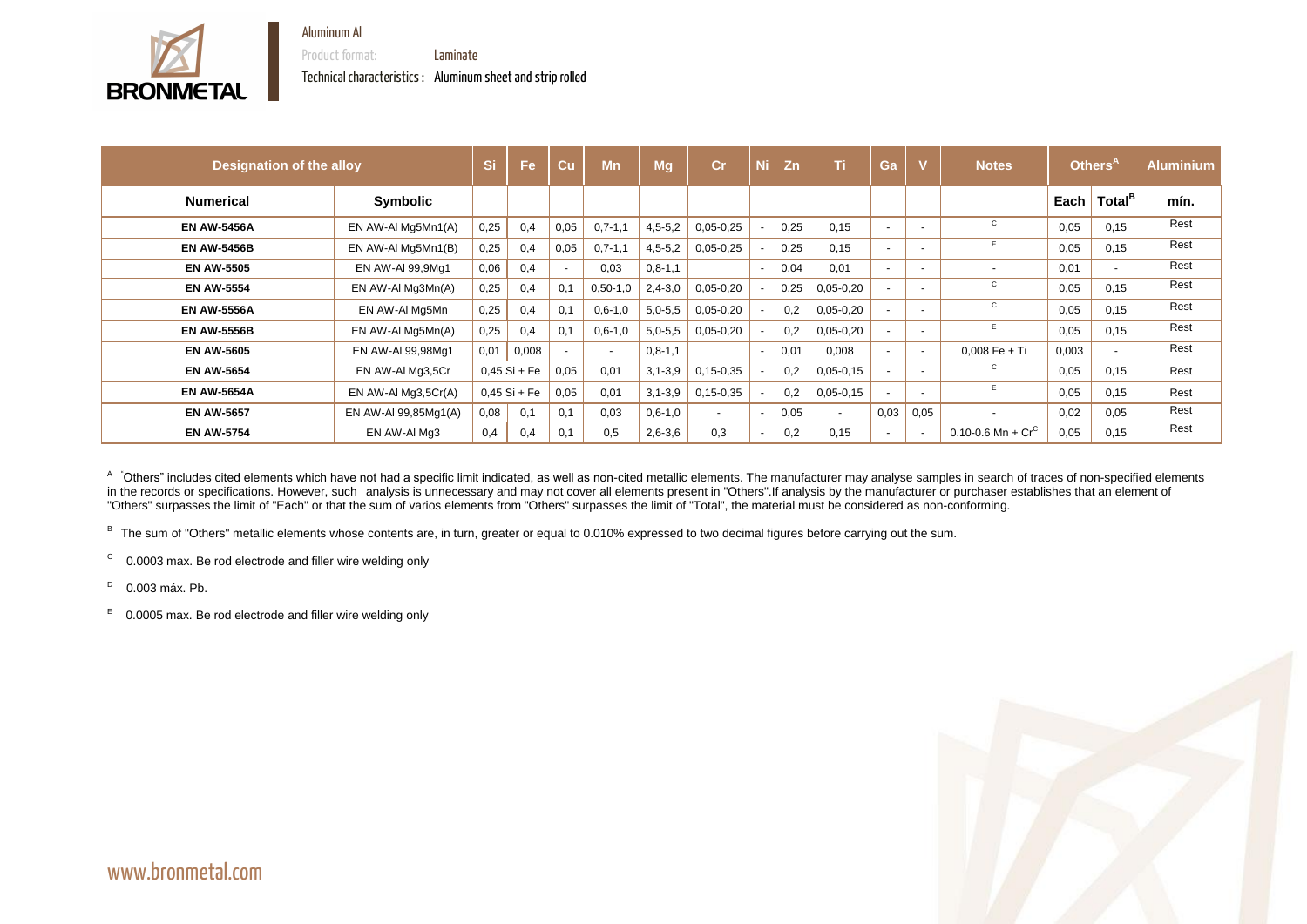

Technical characteristics : Aluminum sheet and strip rolled

Product format: **Laminate** 



# ALEACIONES DE ALUMINIUM SERIE 6000 – AL MG SI

|                    | <b>Designation of the alloy</b> | <b>Si</b>     | Fe              | Cu              | <b>Mn</b>   | <b>Mg</b>     | $\mathsf{Cr}$ |        | Zn         | π     | Ga             |                          | <b>Notes</b>                   | Others <sup>A</sup> |                    | <b>Aluminiu</b><br>m |
|--------------------|---------------------------------|---------------|-----------------|-----------------|-------------|---------------|---------------|--------|------------|-------|----------------|--------------------------|--------------------------------|---------------------|--------------------|----------------------|
| <b>Numerical</b>   | <b>Symbolic</b>                 |               |                 |                 |             |               |               |        |            |       |                |                          |                                | Each                | Total <sup>B</sup> | mín.                 |
| <b>EN AW-6003</b>  | EN AW-AI Mg1Si0,8               | $0,35-1,0$    | 0,6             | 0,1             | 0,8         | $0,8-1,5$     | 0,35          |        | 0,20       | 0,10  | $\mathbf{r}$   | $\overline{\phantom{a}}$ |                                | 0.05                | 0,15               | Rest                 |
| <b>EN AW-6005</b>  | EN AW-AI SiMg                   | $0.6 - 0.9$   | 0.35            | 0,1             | 0,1         | $0,40-0,6$    | 0,1           |        | 0,10       | 0,10  | $\blacksquare$ | $\overline{\phantom{0}}$ |                                | 0.05                | 0,15               | Rest                 |
| <b>EN AW-6005A</b> | EN AW-AI SiMg(A)                | $0,50-0,9$    | 0,35            | 0,3             | 0,5         | $0,40-0,7$    | 0,3           | $\sim$ | 0,20       | 0,10  | $\blacksquare$ |                          | $0,12-0,50$ Mn + Cr            | 0,05                | 0,15               | Rest                 |
| <b>EN AW-6005B</b> | EN AW-AI SIMg(B)                | $0,45-0,8$    | 0,3             | 0,1             | 0,1         | $0,40-0,8$    | 0,1           |        | 0,10       | 0,10  | $\blacksquare$ |                          |                                | 0.05                | 0,15               | Rest                 |
| <b>EN AW-6008</b>  | EN AW-AI SiMgV                  | $0,50-0,9$    | 0,35            | 0,3             | 0,3         | $0,40-0,7$    | 0,3           |        | 0,20       | 0,10  | $\sim$         | $0,05-0,20$              |                                | 0,05                | 0,15               | Rest                 |
| <b>EN AW-6011</b>  | EN AW-AI Mg0,9Si0,9Cu           | $0,6-1,2$     |                 | $0,40-0,9$      | 0,8         | $0,6-1,2$     | 0,3           | 0,20   | 1,50       | 0,20  |                |                          |                                | 0.05                | 0,15               | Rest                 |
| <b>EN AW-6012</b>  | EN AW-AI MgSiPb                 | $0,6-1,4$     | 0,5             | 0,1             | $0,40-1,0$  | $0,6-1,2$     | 0,3           |        | 0,30       | 0,20  | $\sim$         |                          | 0,7 Bi; 0,40-2,0 Pb            | 0.05                | 0,15               | Rest                 |
| <b>EN AW-6012A</b> | EN AW-AI MgSiSn                 | $0,6-1,4$     | 0,5             | 0,4             | $0,20-1,0$  | $0,6-1,2$     | 0,3           |        | 0,30       | 0,20  |                |                          | 0,7 Bi; 0,40-2,0 Sn            | 0,05                | 0,15               | Rest                 |
| <b>EN AW-6013</b>  | EN AW-AI Mg1Si0,8CuMn           | $0, 6 - 1, 0$ | 0,5             | $0, 6 - 1, 1$   | $0,20-0,8$  | $0, 8 - 1, 2$ | 0,1           |        | 0,25       | 0,10  | $\sim$         |                          |                                | 0,05                | 0,15               | Rest                 |
| <b>EN AW-6014</b>  | EN AW-AI Mg0,6Si0,6V            | $0,30-0,6$    | 0,35            | 0,25            | $0,05-0,20$ | $0,40-0,8$    | 0,2           |        | 0,10       | 0,10  |                | $0,05-0,20$              |                                | 0,05                | 0,15               | Rest                 |
| <b>EN AW-6015</b>  | EN AW-AI MG1Si0,3Cu             | $0,20-0,40$   | $0, 10 - 0, 30$ | $0,10-0,25$     | 0,1         | $0, 8 - 1, 1$ | 0,1           |        | 0,10       | 0,10  | $\blacksquare$ |                          |                                | 0,05                | 0,15               | Rest                 |
| <b>EN AW-6016</b>  | EN AW-AI Si1,2Mg0,4             | $1,0-1,5$     | 0,5             | 0,2             | 0,2         | $0,25-0,6$    | 0,1           |        | 0,20       | 0,15  | $\sim$         |                          |                                | 0,05                | 0,15               | Rest                 |
| <b>EN AW-6018</b>  | EN AW-AI Mg1SiPbMn              | $0,50-1,2$    | 0,7             | $0, 15 - 0, 40$ | $0,30-0,8$  | $0,6-1,2$     | 0,1           |        | 0,30       | 0,20  | $\sim$         |                          | $\mathsf{C}$                   | 0.05                | 0,15               | Rest                 |
| <b>EN AW-6023</b>  | EN AW-AI Si1Sn1MgBi             | $0,6-1,4$     | 0,5             | $0,20-0,50$     | $0,20-0,6$  | $0,40-0,9$    |               | $\sim$ |            |       | $\mathbf{r}$   |                          | 0,30-0,8 Bi; 0,6-1,2 Sn        | 0.05                | 0,15               | Rest                 |
| <b>EN AW-6025</b>  | EN AW-AI Mg2,5SiMnCu            | $0, 8 - 1, 5$ | 0,7             | $0,20-0,7$      | $0,6-1,4$   | $2,1 - 3,0$   | 0,2           |        | 0,50       | 0,2   | $\sim$         | $\sim$                   |                                | 0,05                | 0,15               | Rest                 |
| <b>EN AW-6056</b>  | EN AW-AI Si1MgCuMn              | $07,-1,3$     | 0,5             | $0,50-1,1$      | $0,40-1,0$  | $0,6-1,2$     | 0,25          |        | $0,10-0,7$ | d     |                |                          | D                              | 0,05                | 0,15               | Rest                 |
| <b>EN AW-6060</b>  | EN AW-AI MgSi                   | $0,30-0,6$    | $0, 10 - 0, 30$ | 0,1             | 0,1         | $0,35-0,6$    | 0,05          |        | 0,15       | 0, 10 | $\mathbf{r}$   |                          |                                | 0.05                | 0,15               | Rest                 |
| <b>EN AW-6061</b>  | EN AW-AI Mg1SiCu                | $0,40-0,8$    | 0,7             | $0, 15 - 0, 40$ | 0,15        | $0, 8 - 1, 2$ | $0,04-0,35$   |        | 0,25       | 0,15  |                |                          |                                | 0.05                | 0,15               | Rest                 |
| <b>EN AW-6061A</b> | EN AW-AI Mg1SiCu(A)             | $0,40-0,8$    | 0,7             | $0, 15 - 0, 40$ | 0,15        | $0, 8 - 1, 2$ | $0,04-0,35$   |        | 0,25       | 0,15  | $\blacksquare$ |                          | E                              | 0,05                | 0,15               | Rest                 |
| <b>EN AW-6063</b>  | EN AW-AI Mg0,7Si                | $0,20-0,6$    | 0,35            | 0,1             | 0,1         | $0,45-0,9$    | 0,1           |        | 0,10       | 0, 10 | $\sim$         |                          | $\sim$                         | 0,05                | 0,15               | Rest                 |
| <b>EN AW-6063A</b> | EN AW-AI Mg0,7Si(A)             | $0,30-0,6$    | $0, 15 - 0, 35$ | 0,1             | 0,15        | $0,6 - 0,9$   | 0,05          |        | 0,15       | 0,10  | $\blacksquare$ | $\sim$                   |                                | 0,05                | 0,15               | Rest                 |
| <b>EN AW-6065</b>  | EN AW-AI Mg1Bi1Si               | $0,40-0,8$    | 0,7             | $0, 15 - 0, 40$ | 0,15        | $0, 8 - 1, 2$ | 0,15          |        | 0,25       | 0,10  | ٠              |                          | 0,50-1,5 Bi;0,05<br>Pb;0,15 Zr | 0,05                | 0,15               | Rest                 |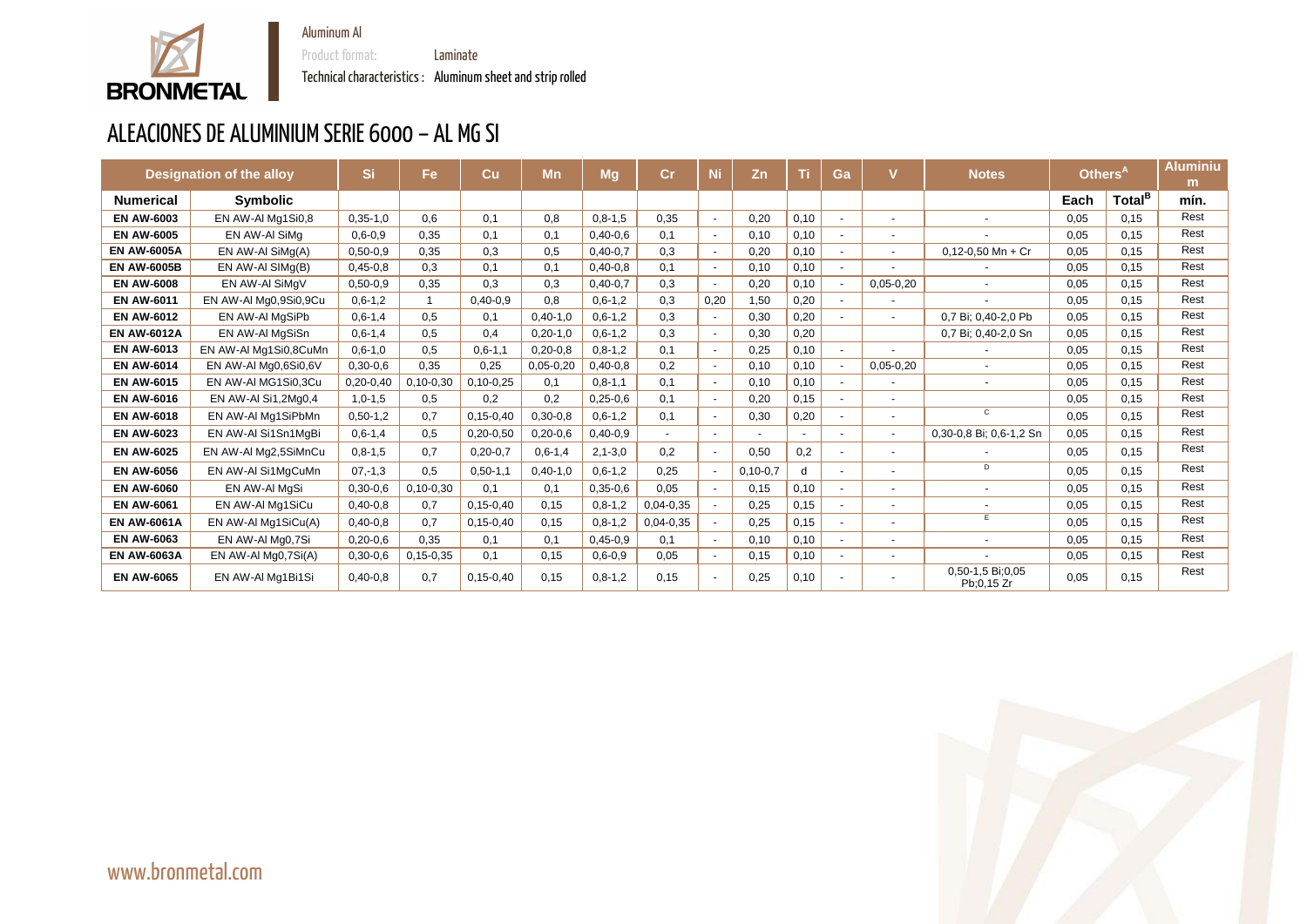

**BRONMETAL** 

Product format: Laminate

Technical characteristics : Aluminum sheet and strip rolled



|                    | <b>Designation of the alloy</b> | Si            | <b>Fe</b>       | Cu              | <b>Mn</b>       | <b>Mg</b>     | Cr          | Ni                       | Zn     | Ti   | Ga                       |                          | <b>Notes</b>            |      | Others <sup>A</sup> | <b>Aluminium</b> |
|--------------------|---------------------------------|---------------|-----------------|-----------------|-----------------|---------------|-------------|--------------------------|--------|------|--------------------------|--------------------------|-------------------------|------|---------------------|------------------|
| <b>Numerical</b>   | <b>Symbolic</b>                 |               |                 |                 |                 |               |             |                          |        |      |                          |                          |                         | Each | Total <sup>B</sup>  | mín.             |
| <b>EN AW-6081</b>  | EN AW-AI Si0,9MgMn              | $0,7-1,1$     | 0,5             | 0,1             | $0, 10 - 0, 45$ | $0, 6 - 1, 0$ | 0,1         | $\sim$                   | 0,2    | 0,15 | $\sim$                   | $\overline{\phantom{a}}$ |                         | 0,05 | 0,15                | Rest             |
| <b>EN AW-6082</b>  | EN AW-AI Si1MgMn                | $0,7-1,3$     | 0,5             | 0,1             | $0,40-1,0$      | $0, 6 - 1, 2$ | 0,25        | $\blacksquare$           | 0,2    | 0,1  | $\sim$                   | $\blacksquare$           |                         | 0,05 | 0,15                | Rest             |
| <b>EN AW-6082A</b> | EN AW-AI Si1MgMn(A)             | $0,7-1,3$     | 0,5             | 0,1             | $0,40-1,0$      | $0, 6 - 1, 2$ | 0,25        | $\sim$                   | 0,2    | 0,1  | $\sim$                   | $\overline{\phantom{0}}$ | E                       | 0,05 | 0,15                | Rest             |
| <b>EN AW-6101</b>  | EN AW-AI MgSi                   | $0,30-0,7$    | 0,5             | 0,1             | 0,03            | $0,35-0,8$    | 0,03        | $\overline{\phantom{a}}$ | 0,1    |      | $\overline{a}$           | $\blacksquare$           | 0,06B                   | 0,03 | 0,10                | Rest             |
| <b>EN AW-6101A</b> | EN AW-AI MgSi(A)                | $0,30-0,7$    | 0,4             | 0,05            |                 | $0,40-0,9$    |             |                          | $\sim$ |      | $\overline{\phantom{a}}$ |                          |                         | 0,03 | 0,10                | Rest             |
| <b>EN AW-6101B</b> | EN AW-AI MgSi(B)                | $0,30-0,6$    | $0, 10 - 0, 30$ | 0,05            | 0,05            | $0,35-0,6$    | $\sim$      | $\sim$                   | 0,1    |      | $\overline{\phantom{a}}$ | $\blacksquare$           |                         | 0,03 | 0,10                | Rest             |
| <b>EN AW-6106</b>  | EN AW-AI MgSiMn                 | $0,30-0,6$    | 0,35            | 0,25            | $0,05-0,20$     | $0,40-0,8$    | 0,2         | $\overline{a}$           | 0,1    |      | $\overline{\phantom{a}}$ | $\blacksquare$           |                         | 0,05 | 0,10                | Rest             |
| <b>EN AW-6110A</b> | EN AW-AI Mg0,9MnCu              | $0,7-1,1$     | 0,5             | $0,30-0,8$      | $0,30-0,9$      | $0,7-1,1$     | $0,05-0,25$ | $\overline{\phantom{a}}$ | 0,2    |      | $\sim$                   | $\blacksquare$           | $0,20$ Ti + Zr          | 0,05 | 0,15                | Rest             |
| <b>EN AW-6181</b>  | EN AW-AI SiMg0,8                | $0, 8 - 1, 2$ | 0,45            | 0,1             | 0,15            | $0, 6 - 1, 0$ | 0,1         | $\sim$                   | 0,2    | 0,1  | $\sim$                   | $\blacksquare$           |                         | 0,05 | 0,15                | Rest             |
| <b>EN AW-6182</b>  | EN AW-AI Si1MgZr                | $0, 9 - 1, 3$ | 0,5             | 0,1             | $0,50-1,0$      | $0,7-1,2$     | 0,25        | $\blacksquare$           | 0,2    | 0,1  | $\blacksquare$           |                          | $0,05-0,20$ Zr          | 0,05 | 0,15                | Rest             |
| <b>EN AW-6201</b>  | EN AW-AI Mg0,7Si                | $0,50-0,9$    | 0,5             | 0,1             | 0,03            | $0,6 - 0,9$   | 0,03        | $\blacksquare$           | 0,1    |      | $\overline{\phantom{a}}$ | ۰.                       | 0,06B                   | 0,03 | 0,10                | Rest             |
| <b>EN AW-6261</b>  | EN AW-AI Mg1SiCuMn              | $0,40-0,7$    | 0,4             | $0, 15 - 0, 40$ | $0,20-0,35$     | $0,7-1,0$     | 0,1         | $\overline{\phantom{a}}$ | 0,2    | 0,1  | $\overline{\phantom{a}}$ |                          |                         | 0,05 | 0,15                | Rest             |
| <b>EN AW-6262</b>  | EN AW-AI Mg1SiPb                | $0,40-0,8$    | 0,7             | $0, 15 - 0, 40$ | 0,15            | $0, 8 - 1, 2$ | $0,04-0,14$ | $\overline{\phantom{a}}$ | 0,25   | 0,15 | $\sim$                   | $\overline{a}$           | F                       | 0,05 | 0,15                | Rest             |
| <b>EN AW-6262A</b> | EN AW-AI Mg1SiSn                | $0,40-0,8$    | 0,7             | $0, 15 - 0, 40$ | 0,15            | $0, 8 - 1, 2$ | $0,04-0,14$ | $\sim$                   | 0,25   | 0,1  | $\sim$                   |                          | 0,40-0,9Bi; 0,40-1,0 Sn | 0,05 | 0,15                | Rest             |
| <b>EN AW-6351</b>  | EN AW-AI SiMg0,5Mn              | $0,7-1,3$     | 0,5             | 0,1             | $0,40-0,8$      | $0,40-0,8$    |             |                          | 0,2    | 0,2  | $\overline{\phantom{a}}$ |                          |                         | 0,05 | 0,15                | Rest             |
| <b>EN AW-6351A</b> | EN AW-AI SiMg0,5Mn(A)           | $0,7-1,3$     | 0,5             | 0,1             | $0,40-0,8$      | $0,40-0,8$    |             | $\blacksquare$           | 0,2    | 0,2  | $\overline{\phantom{a}}$ | ۰.                       | E                       | 0,05 | 0,15                | Rest             |
| <b>EN AW-6360</b>  | EN AW-AI SiMgMn                 | $0,35-0,8$    | $0, 10 - 0, 30$ | 0,15            | $0,02-0,15$     | $0,25-0,45$   | 0,05        | $\blacksquare$           | 0,1    | 0,1  | $\sim$                   | $\overline{\phantom{a}}$ |                         | 0,05 | 0,15                | Rest             |
| <b>EN AW-6401</b>  | EN AW-AI 99,9MgSi               | $0,35-0,7$    | 0,04            | $0,05-0,20$     | 0,03            | $0,35-0,7$    | $\sim$      | $\sim$                   | 0,04   | 0,01 | $\sim$                   | $\overline{\phantom{a}}$ |                         | 0,01 |                     | Rest             |
| <b>EN AW-6463</b>  | EN AW-AI Mg0,7Si(B)             | $0,20-0,6$    | 0,15            | 0,2             | 0,05            | $0,45-0,9$    |             | $\sim$                   | 0,05   |      | $\overline{\phantom{a}}$ |                          |                         | 0,05 | 0,15                | Rest             |
| <b>EN AW-6951</b>  | EN AW-AI MgSi0,3Cu              | $0,20-0,50$   | 0,8             | $0, 15 - 0, 40$ | 0,1             | $0,40-0,8$    |             |                          | 0,2    |      |                          |                          |                         | 0,05 | 0,15                | Rest             |

<sup>A</sup> "Others" includes cited elements which have not had a specific limit indicated, as well as non-cited metallic elements. The manufacturer may analyse samples in search of traces of non-specified elements in the records or specifications. However, such analysis is unnecessary and may not cover all elements present in "Others". If analysis by the manufacturer or purchaser establishes that an element of "Others" surpasses the limit of "Each" or that the sum of varios elements from "Others" surpasses the limit of "Total", the material must be considered as non-conforming.

B The sum of "Others" metallic elements whose contents are, in turn, greater or equal to 0.010% expressed to two decimal figures before carrying out the sum.

C 0.40-0. Bi; 0.40-1.2 Pb.

D 0.20 máx. Zr + Ti.

<sup>E</sup> 0.003 máx. Pb.

F 0.40-0.7 Bi; 0.40-0.7 Pb.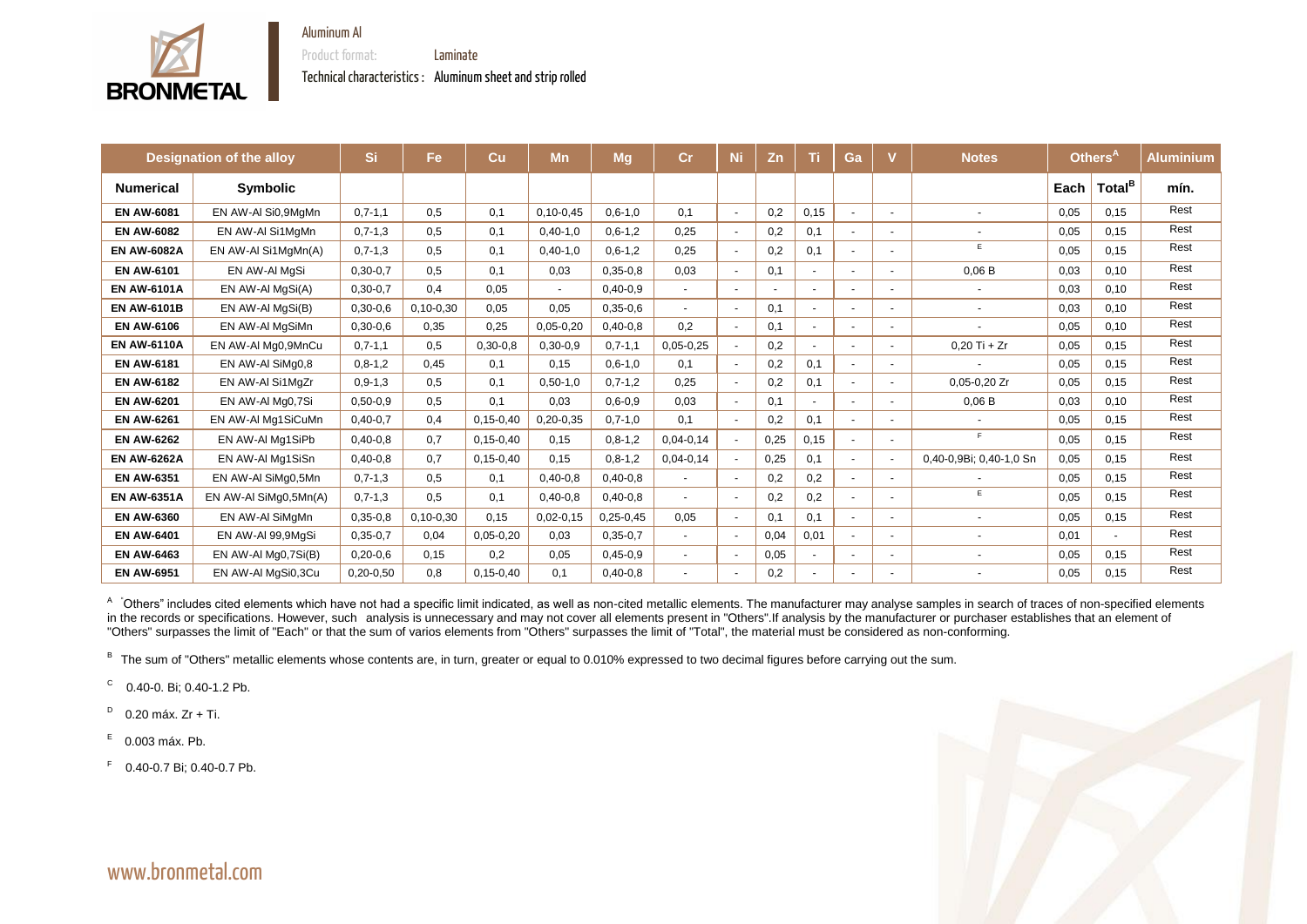

Technical characteristics : Aluminum sheet and strip rolled

Product format: **Laminate** 

# ALEACIONES DE ALUMINIUM SERIE 7000 – AL ZN

|                    | <b>Designation of the alloy</b> | Si   | Fe            | $\mathbf{C}\mathbf{u}$ | <b>Mn</b>      | <b>Mg</b>     | cr              | <b>Ni</b>                | Zn            | Τi          | Ga                       |                | <b>Notes</b>             |      | Others <sup>A</sup> | <b>Aluminium</b> |
|--------------------|---------------------------------|------|---------------|------------------------|----------------|---------------|-----------------|--------------------------|---------------|-------------|--------------------------|----------------|--------------------------|------|---------------------|------------------|
| <b>Numerical</b>   | <b>Symbolic</b>                 |      |               |                        |                |               |                 |                          |               |             |                          |                |                          | Each | Total <sup>B</sup>  | mín.             |
| <b>EN AW-7003</b>  | EN AW-AI Zn6 Mg0,8Zr            | 0,3  | 0,35          | 0,2                    | 0,3            | $0, 5 - 1, 0$ | 0,2             | $\sim$                   | $5,0-6,5$     | 0,2         | $\sim$                   | $\sim$         | $0,05-0,25$ Zr           | 0,05 | 0,15                | Rest             |
| <b>EN AW-7005</b>  | EN AW-AI Zn4,5Mg1,5Mn           | 0,35 | 0,4           | 0,1                    | $0,20-0,7$     | $1,0-1,8$     | $0,06-0,20$     | $\sim$                   | $4,0-5,0$     | $0,01-0,06$ | $\sim$                   | $\sim$         | $0,08-0,20$ Zr           | 0,05 | 0,15                | Rest             |
| <b>EN AW-7009</b>  | EN AW-AI Zn5,5MgCuAg            | 0,2  | 0,2           | $0,6-1,3$              | 0,1            | $2, 1 - 2, 9$ | $0,10-0,25$     | $\sim$                   | $5,5-6,5$     | 0,2         | $\sim$                   | $\sim$         | C                        | 0,05 | 0,15                | Rest             |
| <b>EN AW-7010</b>  | EN AW-AI Zn6MgCu                | 0,12 | 0,15          | $1,5-2,0$              | 0,1            | $2, 1 - 2, 6$ | 0,05            | 0,05                     | $5,7-6,7$     | 0,06        | $\sim$                   | $\sim$         | $0, 10 - 0, 16$ Zr       | 0,05 | 0,15                | Rest             |
| <b>EN AW-7012</b>  | EN AW-AI Zn6Mg2Cu               | 0,15 | 0,25          | $0, 8 - 1, 2$          | $0,08 - 0,15$  | $1,8-2,2$     | 0,04            | $\sim$                   | $5,8-6,5$     | $0,02-0,08$ | $\sim$                   | $\sim$         | $0, 10 - 0, 18$ Zr       | 0,05 | 0,15                | Rest             |
| <b>EN AW-7015</b>  | EN AW-AI Zn5Mg1,5CuZr           | 0,2  | 0,3           | $0,06-0,15$            | 0,1            | $1,3-2,1$     | 0,15            | $\sim$                   | $4,6 - 5,2$   | 0,1         | $\sim$                   | $\sim$         | $0,10-0,20$ Zr           | 0,05 | 0,15                | Rest             |
| <b>EN AW-7016</b>  | EN AW-AI Zn4,5Mg1Cu             | 0,1  | 0,12          | $0,45-1,0$             | 0,03           | $0, 8 - 1, 4$ |                 | $\sim$                   | $4,0-5,0$     | 0,03        | $\sim$                   | 0,05           |                          | 0,03 | 0,10                | Rest             |
| <b>EN AW-7019</b>  | EN AW-AI Zn4Mg2                 | 0,35 | 0,45          | 0,2                    | $0, 15 - 0, 5$ | $1,5-2,5$     | 0,2             | 0,1                      | $3,5-4,5$     | 0,15        | $\sim$                   | $\sim$         | $0,10-0,25$ Zr           | 0,05 | 0,15                | Rest             |
| <b>EN AW-7020</b>  | EN AW-AI Zn4,5Mg1               | 0,35 | 0,4           | 0,2                    | $0,05-0,5$     | $1,0-1,4$     | $0,10-0,35$     | $\sim$                   | $4,0-5,0$     |             | $\blacksquare$           | $\sim$         | D                        | 0,05 | 0,15                | Rest             |
| <b>EN AW-7021</b>  | EN AW-AI Zn5,5Mg1,5             | 0,25 | 0,4           | 0,25                   | 0,1            | $1, 2 - 1, 8$ | 0,05            | $\overline{\phantom{a}}$ | $5,0-6,0$     | 0,1         | $\blacksquare$           | $\sim$         | $0,08-0,18$ Zr           | 0,05 | 0,15                | Rest             |
| <b>EN AW-7022</b>  | EN AW-AI Zn5Mg3Cu               | 0,5  | 0,5           | $0,50-1,0$             | $0,10-040$     | $2,6-3,7$     | $0, 10 - 0, 30$ | $\sim$                   | $4,3-5,2$     |             | $\blacksquare$           | $\sim$         | $0,20$ Ti + Zr           | 0,05 | 0,15                | Rest             |
| <b>EN AW-7026</b>  | EN AW-AI Zn5Mg1,5Cu             | 0,08 | 0,12          | $0,6 - 0,9$            | $0,05-0,20$    | $1, 5 - 1, 9$ |                 | $\sim$                   | $4,6-5,2$     | 0,05        | $\sim$                   | $\sim$         | $0,09-0,14$ Zr           | 0,03 | 0,10                | Rest             |
| <b>EN AW-7029</b>  | EN AW-AI Zn4,5Mg1,5Cu           | 0,1  | 0,12          | $0,50-0,9$             | 0,03           | $1,3-2,0$     |                 | $\sim$                   | $4,2-5,2$     | 0,05        | $\mathbf{u}$             | 0,05           |                          | 0,03 | 0,10                | Rest             |
| <b>EN AW-7030</b>  | EN AW-AI Zn5,5Mg1Cu             | 0,2  | 0,3           | $0,20-0,40$            | 0,05           | $1,0-1,5$     | 0,04            | $\sim$                   | $4,8-5,9$     | 0,03        | 0,03                     | $\sim$         | 0,03 Zr                  | 0,05 | 0,15                | Rest             |
| <b>EN AW-7039</b>  | EN AW-AI Zn4Mg3                 | 0,3  | 0,4           | 0,1                    | $0,10-0,40$    | $2,3-3,3$     | $0, 15 - 0, 25$ | $\sim$                   | $3,4-4,5$     | 0,1         | $\sim$                   | $\blacksquare$ |                          | 0,05 | 0,15                | Rest             |
| <b>EN AW-7049A</b> | EN AW-AI Zn8MgCu                | 0,4  | 0,5           | $1, 2 - 1, 9$          | 0,5            | $2, 1 - 3, 1$ | $0,05-0,25$     | $\sim$                   | $7,2 - 8,4$   |             | $\sim$                   | $\sim$         | $0,25 Zr + Ti$           | 0,05 | 0,15                | Rest             |
| <b>EN AW-7050</b>  | EN AW-AI Zn6CuMgZr              | 0,12 | 0,15          | $2,0-2,6$              | 0,1            | $1,9-2,6$     | 0,04            | $\sim$                   | $5,7-6,7$     | 0,06        | $\blacksquare$           | $\blacksquare$ | $0,08-0,15$ Zr           | 0,05 | 0,15                | Rest             |
| <b>EN AW-7060</b>  | EN AW-AI Zn7CuMg                | 0,15 | 0,2           | $1,8-2,6$              | 0,2            | $1,3-2,1$     | $0, 15 - 0, 25$ | $\sim$                   | $6, 1 - 7, 5$ | 0,05        | $\sim$                   | $\sim$         | $0.05 Zr^E$              | 0,05 | 0,15                | Rest             |
| <b>EN AW-7072</b>  | EN AW-AI Zn1                    |      | $0,7$ Si + Fe | 0,1                    | 0,1            | 0,1           |                 | $\sim$                   | $0, 8 - 1, 3$ |             | $\overline{\phantom{a}}$ |                | $\overline{\phantom{a}}$ | 0,05 | 0,15                | Rest             |
| <b>EN AW-7075</b>  | EN AW-AI Zn5,5MgCu              | 0,4  | 0,5           | $1,2-2,0$              | 0,3            | $2,1-2,9$     | $0,18-0,28$     | $\sim$                   | $5, 1 - 6, 1$ | 0,2         | $\blacksquare$           | $\blacksquare$ | F                        | 0,05 | 0,15                | Rest             |
| <b>EN AW-7108</b>  | EN AW-AI Zn5Mg1Zr               | 0,1  | 0,1           | 0,05                   | 0,05           | $0,7-1,4$     |                 | $\sim$                   | $4,5-5,5$     | 0,05        |                          |                | $0,12-0,25$ Zr           | 0,05 | 0,15                | Rest             |
| <b>EN AW-7108A</b> | EN AW-AI Zn5Mg1Zr               | 0,2  | 0,3           | 0,05                   | 0,05           | $0,7-1,5$     | 0,04            | $\blacksquare$           | $4,8-5,8$     | 0,03        | 0,03                     | $\sim$         | $0, 15 - 0, 25$ Zr       | 0,05 | 0,15                | Rest             |
| <b>EN AW-7116</b>  | EN AW-AI Zn4,5Mg1Cu0,8          | 0,15 | 0,3           | $0,50-1,1$             | 0,05           | $0, 8 - 1, 4$ | $\sim$          | $\sim$                   | $4,2-5,2$     | 0,05        | 0,03                     | 0,05           |                          | 0,05 | 0,15                | Rest             |
| <b>EN AW-7129</b>  | EN AW-AI Zn4,5Mg1,5Cu(A)        | 0,15 | 0,3           | $0, 5 - 0, 9$          | 0,1            | $1,3-2,0$     | 0,1             | $\sim$                   | $4,2-5,2$     | 0,05        | 0,03                     | 0,05           | $\sim$                   | 0,05 | 0,15                | Rest             |
| <b>EN AW-7149</b>  | EN AW-AI Zn8MgCu(A)             | 0,15 | 0,2           | $1,2-1,9$              | 0,2            | $2,0-2,9$     | $0,10-0,22$     | $\sim$                   | $7,2 - 8,2$   | 0,1         | $\sim$                   | $\sim$         | $\overline{\phantom{a}}$ | 0,05 | 0,15                | Rest             |
| <b>EN AW-7150</b>  | EN AW-AI Zn6CuMgZr(A)           | 0,12 | 0,15          | $1,9-2,5$              | 0,1            | $2,0-2,7$     | 0,04            | $\sim$                   | $5,9-6,9$     | 0,06        | $\sim$                   | $\blacksquare$ | $0,08-0,15$ Zr           | 0,05 | 0,15                | Rest             |